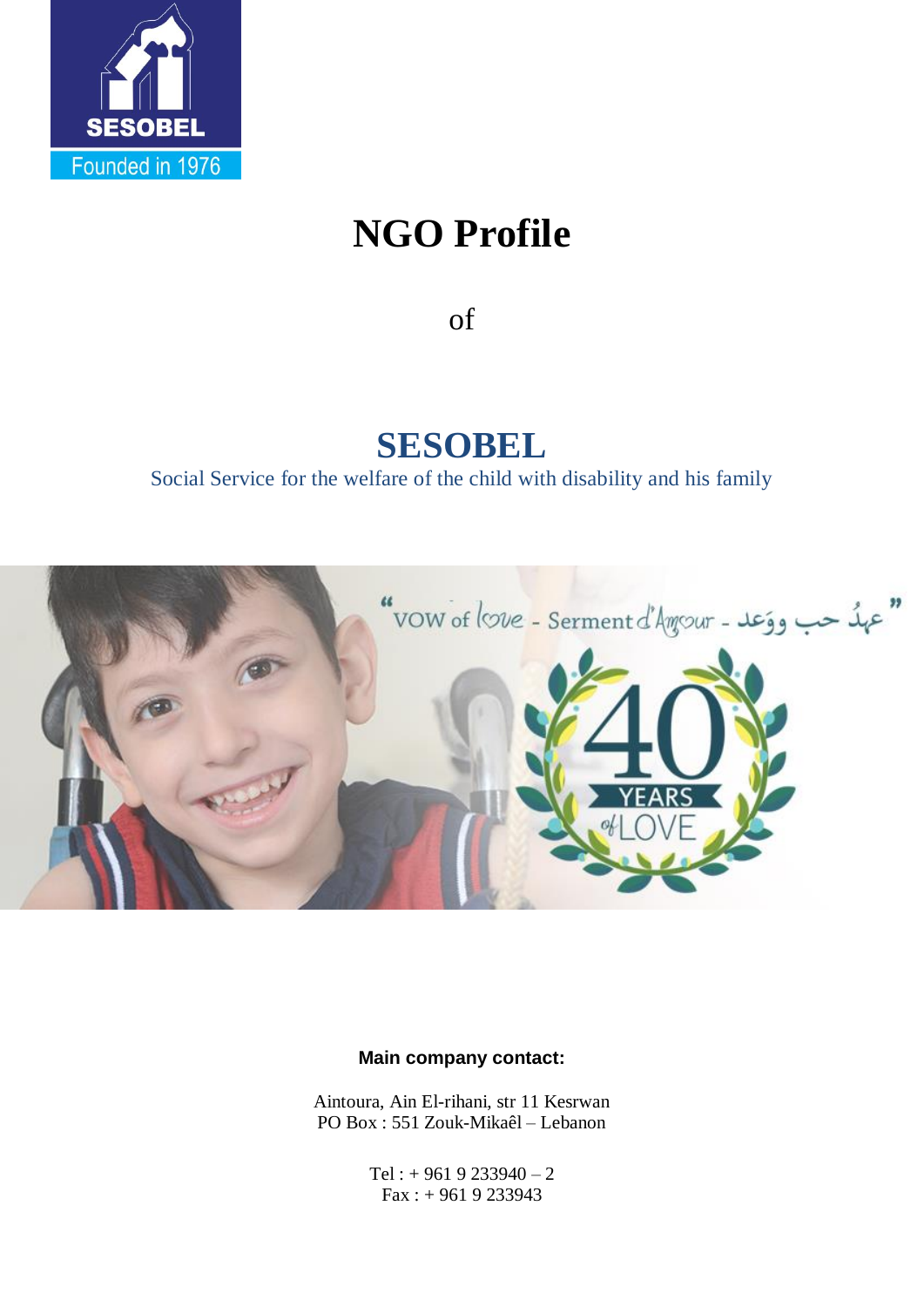## **1. Administrative & Contact Information**

## **1- Name of Organization**

| $\ln$ English | SESOBEL-Social Service for the Welfare of Children |
|---------------|----------------------------------------------------|
|               | in Lebanon                                         |
| l in Arabic   | سيزوبيل - المؤسسة الاجتماعية لسلامة الطفل في لبنان |

## **2- General Contacts of Organization**

| Date the organization was            | 1977                                    |
|--------------------------------------|-----------------------------------------|
| founded:                             |                                         |
| Year of registration and certificate | 1980-N 42/SI                            |
| number:                              |                                         |
| Government institution with          | Ministry of Interior and Municipalities |
| which the organization is            | General Directorate of political and    |
| registered:                          | refugee affairs                         |
| Address of the organization:         | Ain el Rihani - str 11 - Lebanon        |
| Phone numbers (land line and         | 961-9-233940 // 961-3-209076            |
| cellular):                           |                                         |
| Fax number:                          | 961-9-233943                            |
| Website/Facebook/Twitter/blog        | www.sesobel.org                         |
|                                      | http://www.sesobel.org/autism           |
|                                      | www.facebook.com/sesobel.lb             |
|                                      | www.twitter.com/sesobel                 |
|                                      |                                         |
| Board members (or founding           | Fadia Safi: President                   |
| members if you do not have a         | Mireille Frem : Vice President          |
| Board of Directors) and key staff    | May Khreich: Secretary                  |
| (president, secretary general,       | Dr.Ziad Khadij: treasurer               |
| general manager, directors,          |                                         |
| treasurer, etc):                     |                                         |
|                                      | <b>Board Members:</b>                   |
|                                      | Dr. Kamal Kallab – Mme. Frida Chammas   |
|                                      | -Mr.Labib Akiki- Mr.Selim Khoury-Dr.    |
|                                      | Mansour Hojeily- Mr. Fares Korkmaz      |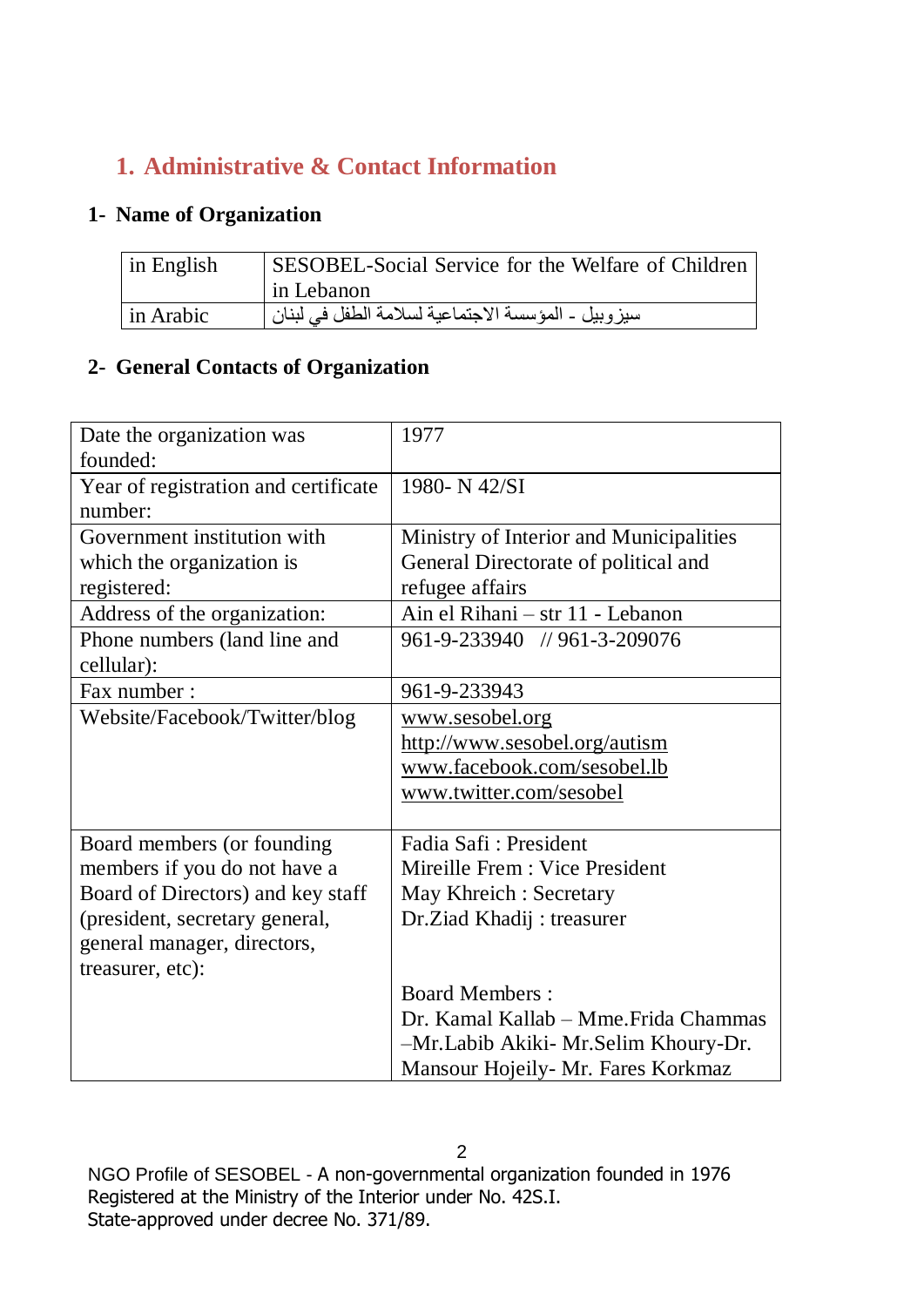## **a. Banking details:**

Bank: Bank Audi sal

| <b>Account Number:</b> | 00071753-0039 US\$                 |
|------------------------|------------------------------------|
| <b>SWIFT Code:</b>     | <b>AUDBLBBX</b>                    |
| <b>IBAN</b> Code:      | LB59 0056 0000 0000 0007 1753 0039 |
| <b>Account Number:</b> | 00071753-0003 LBP                  |
| <b>SWIFT Code:</b>     | <b>AUDBLBBX</b>                    |
| <b>IBAN</b> Code:      | LB61 0056 0000 0000 0007 1753 0003 |
| <b>Account Number:</b> | 71753 462 044 012 07 EUR           |
| <b>SWIFT Code:</b>     | <b>AUDBLBBX</b>                    |
| <b>IBAN</b> Code:      | LB71 0056 0000 7175 3462 0440 1207 |

## **2. Activities and Services**

#### **a. History**

In 1975, at the very beginning of the 20 year Lebanese civil war, Yvonne Chami returned to Beirut after spending six years as a nurse in Vietnam working in very difficult conditions.



She accepted a position in the pediatric section of a hospital in Beirut and discovered a disturbing reality. Children were faced with disabilities that could have been prevented, their families were without support and were falling apart, and the country with its lack of resources was unable to provide a proper response to this serious situation. The raging crisis of war compounded issues of priority, produced a lack of assistance and offered little hope for children with disability and their families.

NGO Profile of SESOBEL - A non-governmental organization founded in 1976 Registered at the Ministry of the Interior under No. 42S.I. State-approved under decree No. 371/89.

3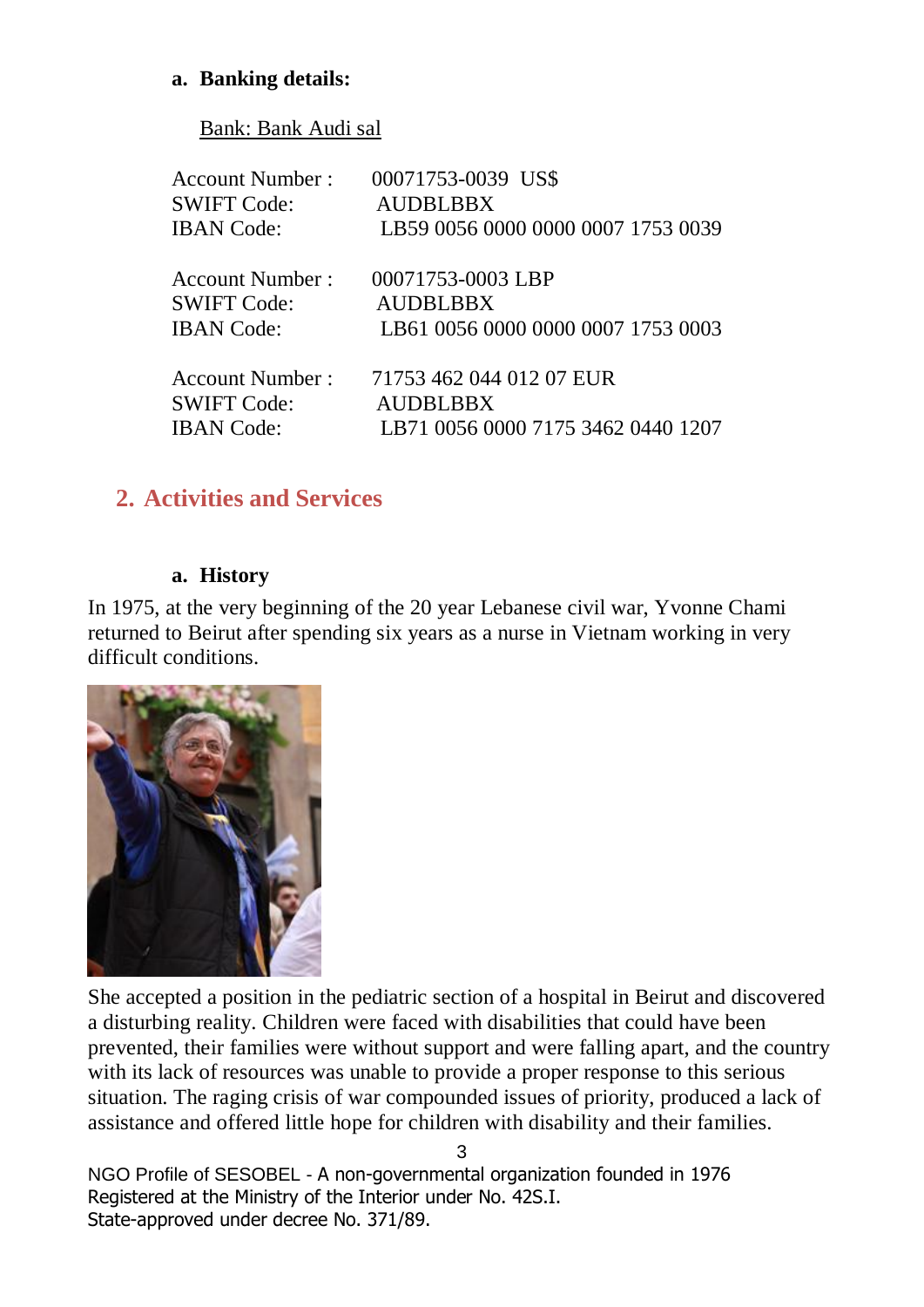Yvonne then envisioned and brought to life the dream of: "Supporting children with disability, from birth until death, thus allowing them to lead a life of dignity, which in turn would bear witness and carry the message to others."

## **Yvonne Chami**

A nurse, midwife and social worker of Lebanese nationality.

In 1976, SESOBEL was founded to serve children with disability and their families in Lebanon.

In 1992, Anta-Akhi (You are My Brother) was founded to care for the persons with disability as they age.

In 2000, she founded "**Handicap et Vie en Eglise**" to guarantee the acceptance of the persons with disability in the life of the church.

Recipient of the "Mme Figaro" prize in 1993.

#### Her Motto: "**Together, the impossible becomes possible.**"

#### **b. Mission**

For over 43 years, **SESOBEL** has taken all possible steps to implement a coherent and monitored service of assisting children with disability and to accompany their families as partners in facing life's challenges. SESOBEL has worked equally hard with all elements of society for them to recognize the value, dignity, and respect for children with disability.

## **The child :**

Most programs for the care of disability are generally limited to specific services. At SESOBEL,, we believe in a multi-faceted approach. At SESOBEL, every child is unique and an appropriate program that meets their specific needs is designed for them. We use a holistic , interdisciplinary approach, which takes into account the child's needs on every level, be it related to

health,society,education,rehabilitation,recreation,relationships,living environment, integration, rights, or any other aspect of their lives.

SESOBEL helps children with disability lead a happy and hopeful life despite the difficulties that come with disabilities by ensuring :

- A harmonious development while taking into account the child's potential, whatever the disability.
- A development that enables the children to be in harmony with themselves, their environment and the people that surround them.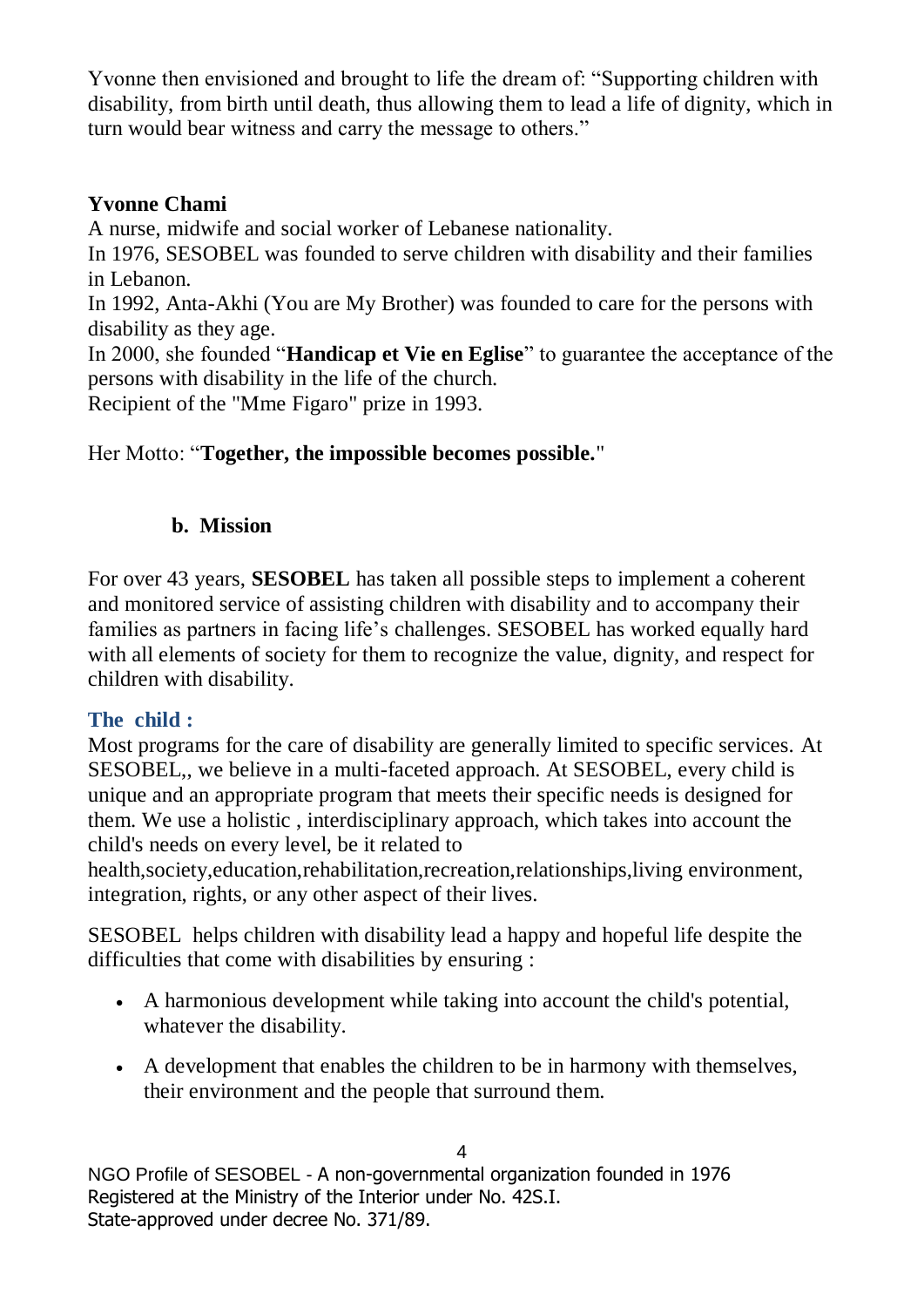A development that respects their dignity as human beings and recognize their fundamental needs for a life full of love and acceptance.

## **The family :**

In addition, our efforts are carried out with the future in mind so that we can, together with their family, ensure a secure future for the child with disability.

SESOBEL provides sufficient family support so the children with disability remain in their family environment. It is essential to :

- Support the family, especially the mother, to lessen the burden and demands of the disability and to prevent the family from being overwhelmed.
- Support the family so they can recover the harmony, which is usually lost due to the child's disability.
- Support the family so they can overcome difficulties with joy and hope, and discover the art of living together in acceptance of each person's potential. In this way, each member will be able to fulfill each others' needs and grow in harmony.

As a partner, the family is central to SESOBEL's philosophy. From the moment the families arrive at SESOBEL, they are given support in order to strengthen and preserve their unity.

## **The society :**

SESOBEL works on challenging the society to respect the child with disability and acknowledge its right to a dignified life, regardless of the nature of his disability.

- Determine the needs of the children with disability and those of their families, and then advise policy makers concerning the extent of those needs.
- Collaborate and coordinate with all authorities that are capable of meeting those needs.
- Work to prevent disabilities and promote early detection.
- Raise public awareness regarding each person's responsibility to treat the children with disability with respect.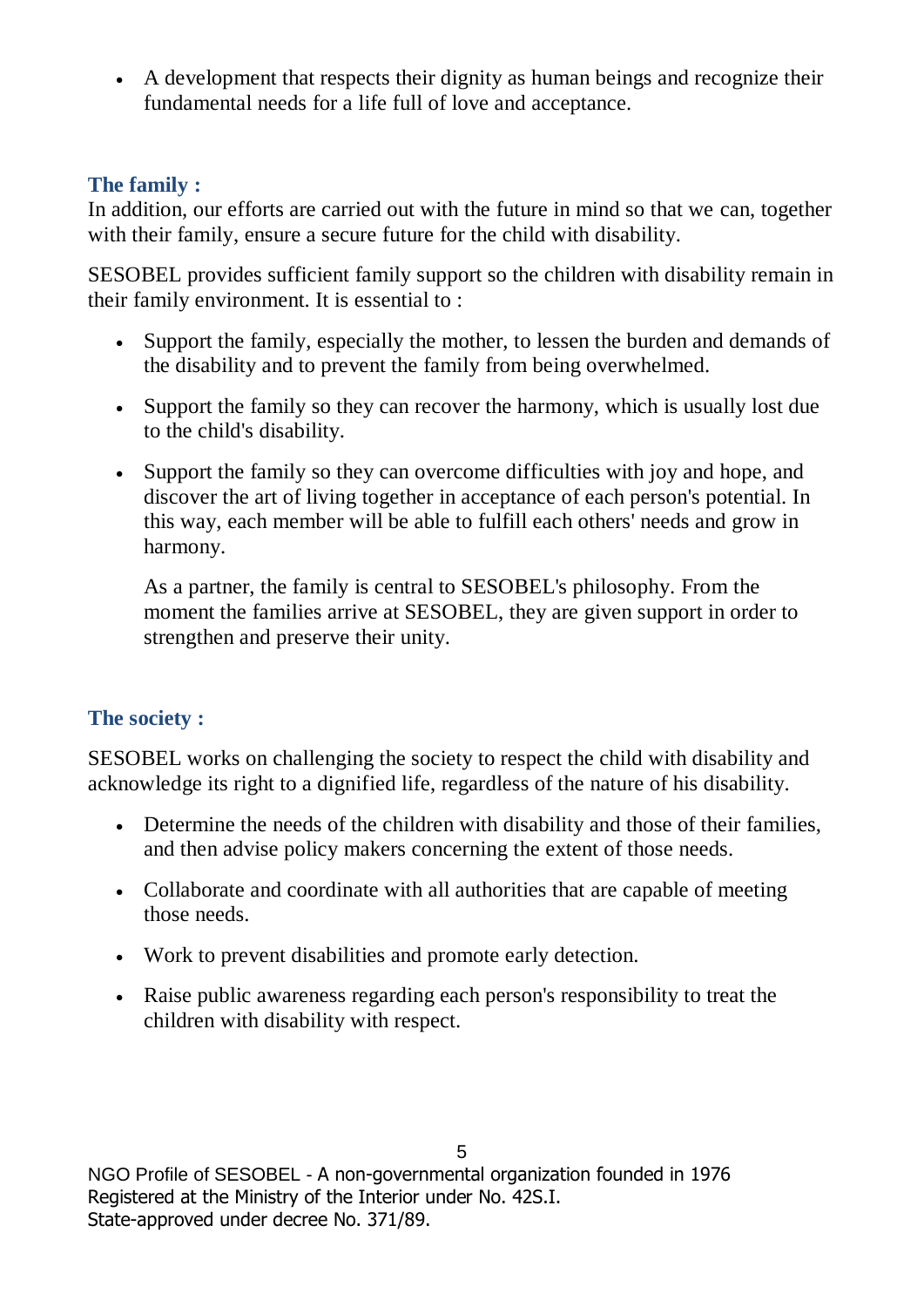## **c- Creed**

- People are much more than what they appear to be: each person possesses a mystery that shall only be revealed by acts of faith and trust.
- Each person with disability is a human being, a child of God.
- Everyone is entitled to live in dignity and Love.
- All that we have received as Gifts are meant to be shared and used for the support of one another.
- Obstacles are part of life. It is up to us to overcome them.
- Life is everlasting. Everyone is called to grow and meet their his potential.
- We are called to live as one large family, at the heart of which the weakest have their place.
- Each of us is dear to God's heart; and we are all part of His family.
- God looks at us and says: "You are my beloved children, you are all my joy."
- Love's strength triumphs over death and all its aspects.

This is why we believe that everyone's life, even with disability, is worth being lived as a celebration, because Love is enduring and because you are my brother.

## **d- Beneficiaries**

SESOBEL assist approximately 1400 children and youth annually suffering from physical disability, mental disability or pervasive development disorder.

They come from every region in Lebanon and abroad.

They are welcomed regardless of community, religion or ethnic backgrounds.

Physical disability :

- Cerebral Palsy.
- Degenerative diseases : Amyotrophic Lateral Sclerosis, Friedrich's Ataxia, Ataxia Telangiectasia, Leigh's Disease, Duchene Muscular Dystrophy, Leukodystrophy…
- Genetic Syndromes.

Mental disability :

- Chromosomal Abnormalities : Down's Syndrome, Trisomy 13, Partial Monosomy 13, Trisomy 9Q…
- Cerebral Malformation.
- Genetic Syndromes.

Pervasive Development Disorder:

- Autism.
- Other disorders.

6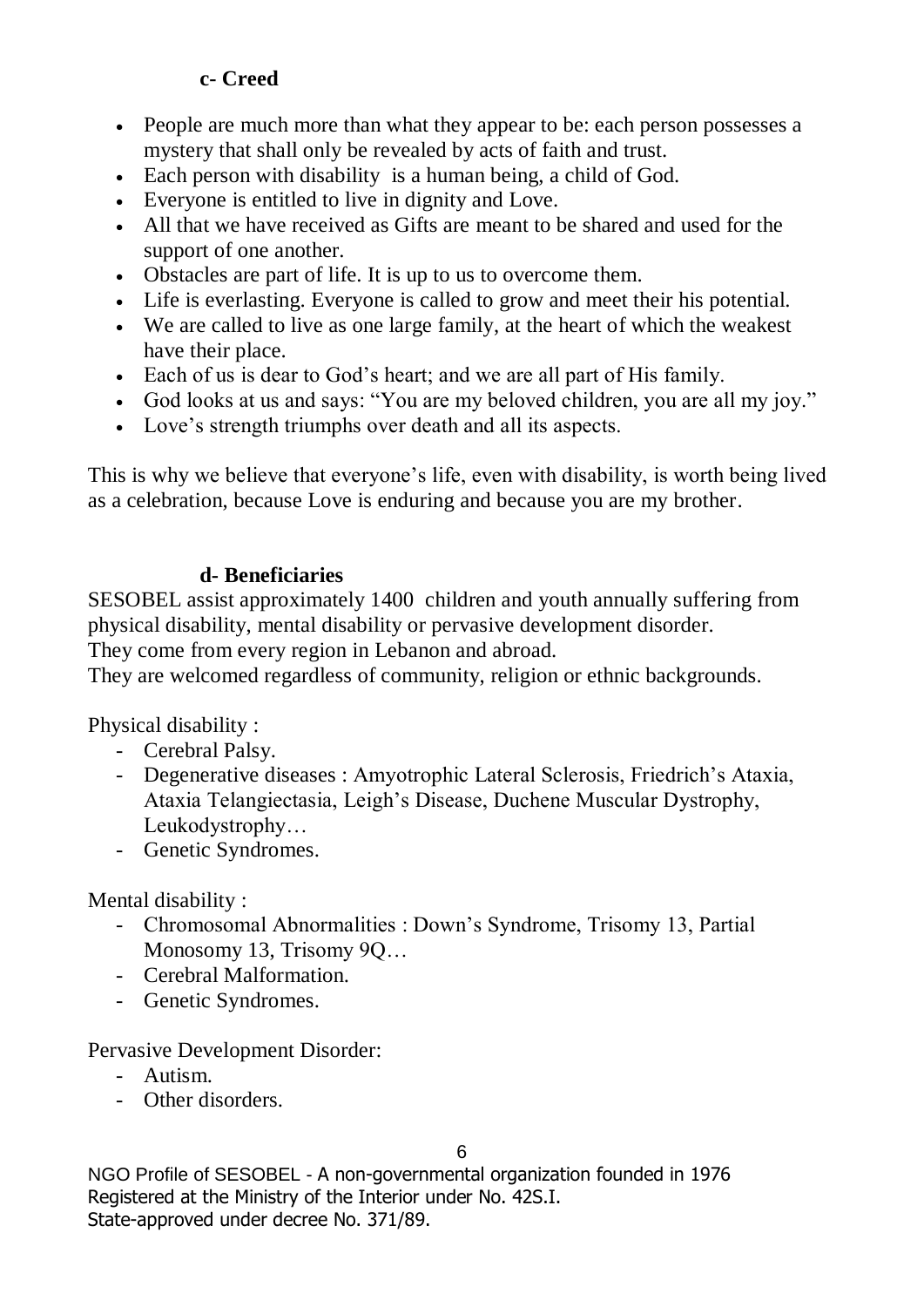## **3. The Action/ The Programmes**

To accompany the children with disability in all dimensions of their lives : SESOBEL, a holistic approach

Most programs for the care of the children with disability are generally limited to specific services. At SESOBEL we believe in a multi-faceted approach. At SESOBEL every child is unique and an appropriate program that meets their specific needs is designed for them. We use a holistic, interdisciplinary approach, which takes into account the child's needs on every level, be it related to health, society, education, rehabilitation, recreation, relationships, living environment, integration, rights, or any other aspect of their lives.

In addition, our efforts are carried out with the future in mind so that we can, together with their family, ensure a secure future for the child with disability. Such issues as providing a place for the child to live, an occupation and supportive caregivers following the death of the parents are addressed.

SESOBEL works equally hard with all facets of society to enhance the value and dignity of the children they assist.

For the past 43 years, SESOBEL has experienced the positive results of their unique approach and the benefits it has provided for the children and their families.

#### **Our programmes:**

7 -Family Reception Service -Social Service \*Family-Joint Action \*Sibling-Joint Action -Pedagogic programmes \* Programme : Early Stimulation \* Programme : Intellectual Disability \* Programme : motor disability \* Programme : Autistic Spectrum Disorder \* Programme : Polyhandicap and intellectual disability -School Inclusion programme -Vocational & rehabilitation Programme \* Ain el Rihani \* Kfarhouna -Medical and Rehabilitation programme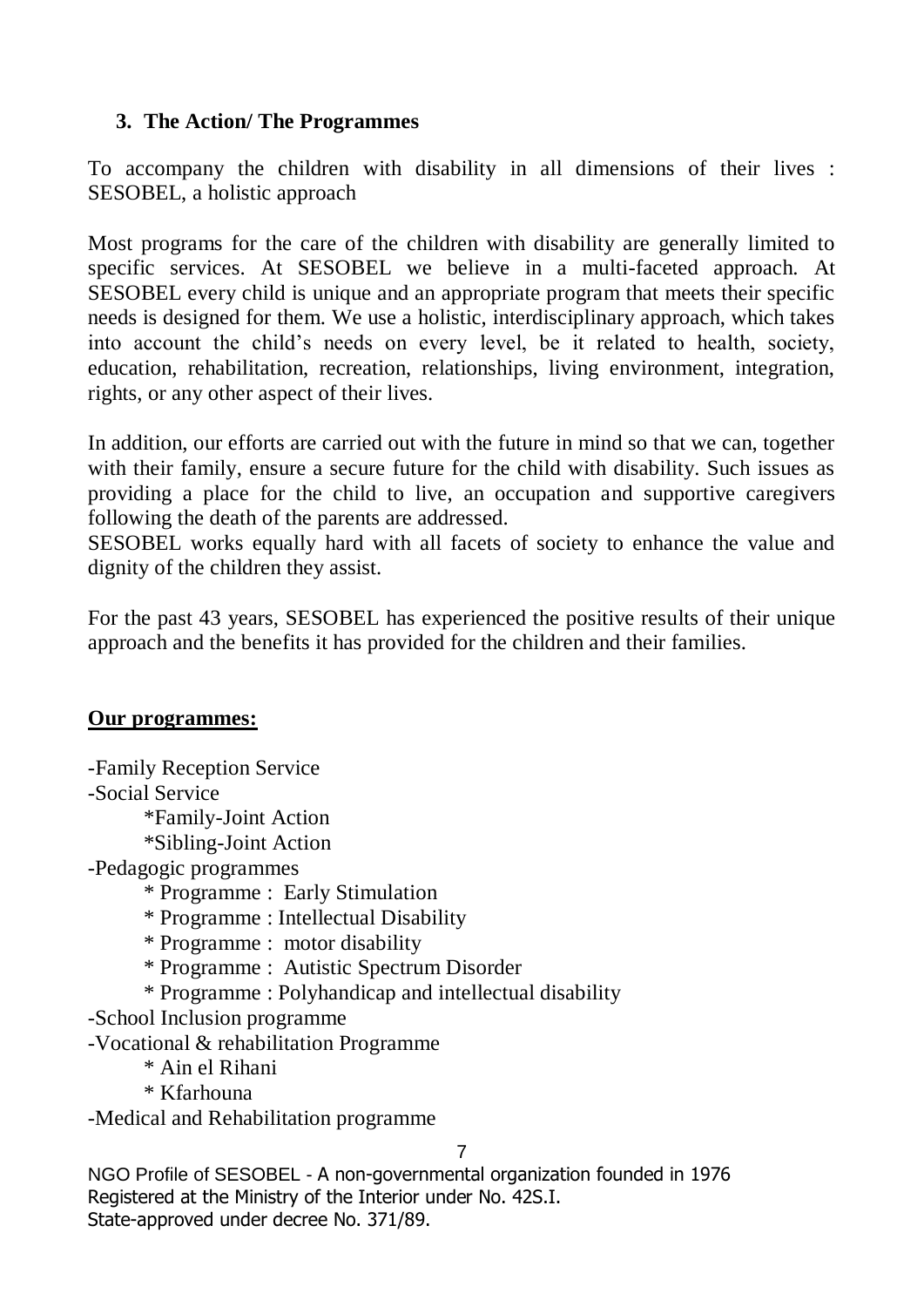\*Medical unit \*Speech therapy unit \*Physiotherapy unit \*Psychomotor therapy unit \*Occupational Therapy unit \*Technical-aid assistance unit \*Psychotherapy unit -Outpatient services

#### *Ref annex 1 - Briefing about each programme*

## **4- The Products**

a- Confectionery \*Chocolate \*Decorated chocolate \*Biscuits \*Decorated Baskets b- Land product c-Household Linens

#### **a-Confectionery - The chocolate**

Life is like a chocolate box; each chocolate chunk has a different taste. Some are crunchy, some are nutty, and others are soft, but all are delicious! A range of different flavors is manufactured in collaboration with Callebaut, the manufacturer of excellent Belgian chocolate.

#### The categories:

| $\Box$ On the "Rocks" | Roasted almonds coated with milk chocolate   |
|-----------------------|----------------------------------------------|
|                       | Roasted almonds coated with dark chocolate   |
|                       | Roasted hazelnuts coated with dark chocolate |
|                       | Bitter orange coated with dark chocolate     |

| The Crunch & Fudge | Milk chocolate rice crispies                             |
|--------------------|----------------------------------------------------------|
|                    | White chocolate rice crispies                            |
|                    | Caramel and crunchy wafers coated with milk<br>chocolate |
|                    | Cracked almonds and caramel coated with milk             |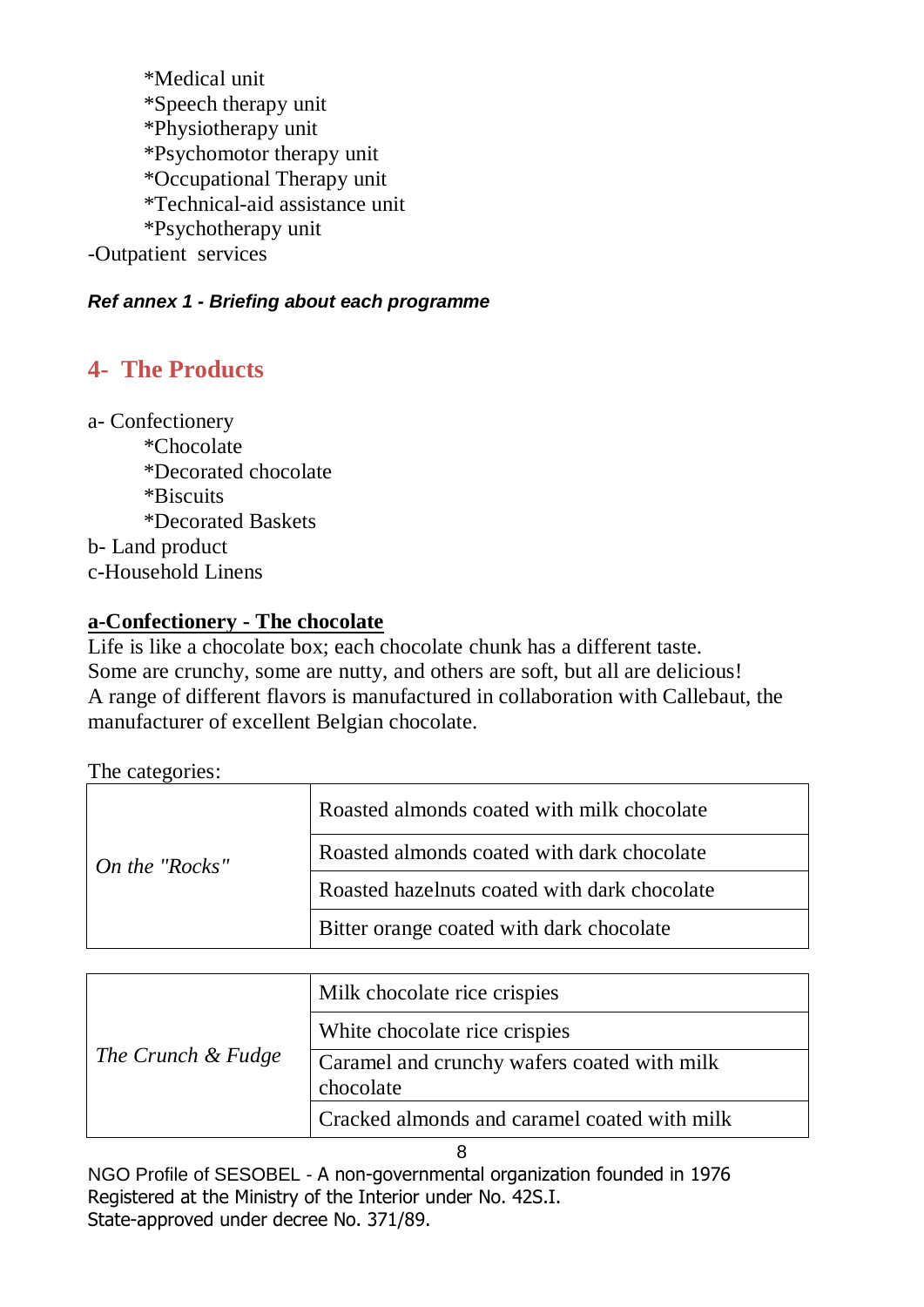| chocolate                                                |
|----------------------------------------------------------|
| Toffee and cracked almonds coated with milk<br>chocolate |
| Toffee and cracked almonds coated with dark<br>chocolate |

| <i>The Smoothies</i> | nougat cream coated with dark chocolate |
|----------------------|-----------------------------------------|
|                      | orange cream coated with milk chocolate |
|                      | Mixed plain milk and dark chocolate     |
|                      | Mint flavored chocolate                 |

|                     | Roasted hazelnuts coated with milk chocolate suited   |
|---------------------|-------------------------------------------------------|
|                     | for diabetics                                         |
|                     | Roasted hazelnuts coated with dark chocolate suited   |
|                     | for diabetics                                         |
|                     | Roasted almonds coated with milk chocolate suited for |
|                     | diabetics                                             |
| The sugar-free line | Roasted almonds coated with dark chocolate suited for |
|                     | diabetics                                             |
|                     | Plain milk chocolate suited for diabetics             |
|                     | Plain dark chocolate suited for diabetics             |
|                     | Mixed plain milk and dark chocolate suited for        |
|                     | diabetics                                             |
|                     |                                                       |

|                | Various flavors of milk chocolate          |
|----------------|--------------------------------------------|
| Medley of love | Various flavors of dark chocolate          |
|                | Various flavors of milk and dark chocolate |

|                      | orange slices coated with dark chocolate |
|----------------------|------------------------------------------|
| For the orange lover | orange sticks coated with dark chocolate |

| Home-made truffles | Traditional dark chocolate truffles coated with cacao |
|--------------------|-------------------------------------------------------|
|                    |                                                       |

|  | The Party lover | Dark chocolate shots |
|--|-----------------|----------------------|
|--|-----------------|----------------------|

9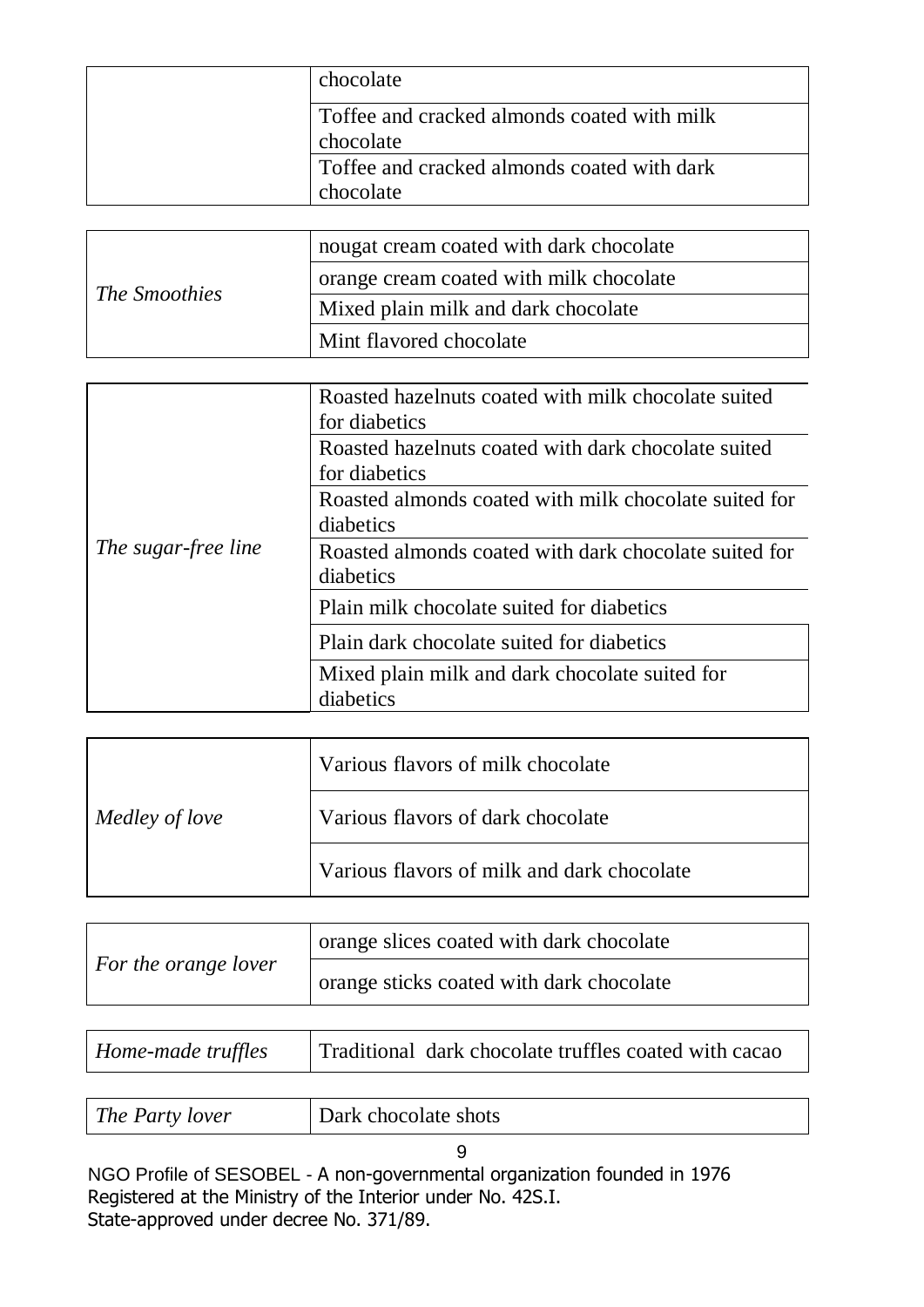| Golden chest     | The traditional "Marrons"                            |
|------------------|------------------------------------------------------|
|                  |                                                      |
| The traditionals | Dates and roasted almonds covered with dark          |
|                  | chocolate                                            |
|                  | Festive flavors                                      |
|                  | orange with marzipan paste covered in dark chocolate |
|                  | coffee cream covered with extreme dark chocolate     |
|                  | mixed dried fruits and roasted almonds displayed on  |
|                  | an extreme dark chocolate base                       |
|                  | crepe lace coated with milk chocolate                |
|                  | crepe lace coated with dark chocolate                |
|                  |                                                      |

| <i>Fruit punch</i> | Fruit (strawberry, raspberry, coconut) covered with |
|--------------------|-----------------------------------------------------|
|                    | dark chocolate                                      |

#### **a-Confectionery - Decorated chocolate**

Our decorated chocolate confections are good enough for all occasions (birth, marriage, etc.) We also make souvenirs for engagements, weddings and child birth

#### **a-Confectionery - The biscuits:**

You can savor our premium cookies. We've got a diverse selection of flavors to offer, and we are always updating our range to cater for all occasions and needs. But be careful, you'll get hooked!

Since 2008, our biscuit factory has offered a good deal of mouth-watering flavors!

|                | sea salt dark chocolate |
|----------------|-------------------------|
|                | cranberry               |
|                | coffee nut              |
|                | chocolate chip          |
| <b>Cookies</b> | anzac                   |
|                | chocolate and orange    |
|                | dates and nuts          |
|                | chocolate freckles      |
|                | almond                  |

10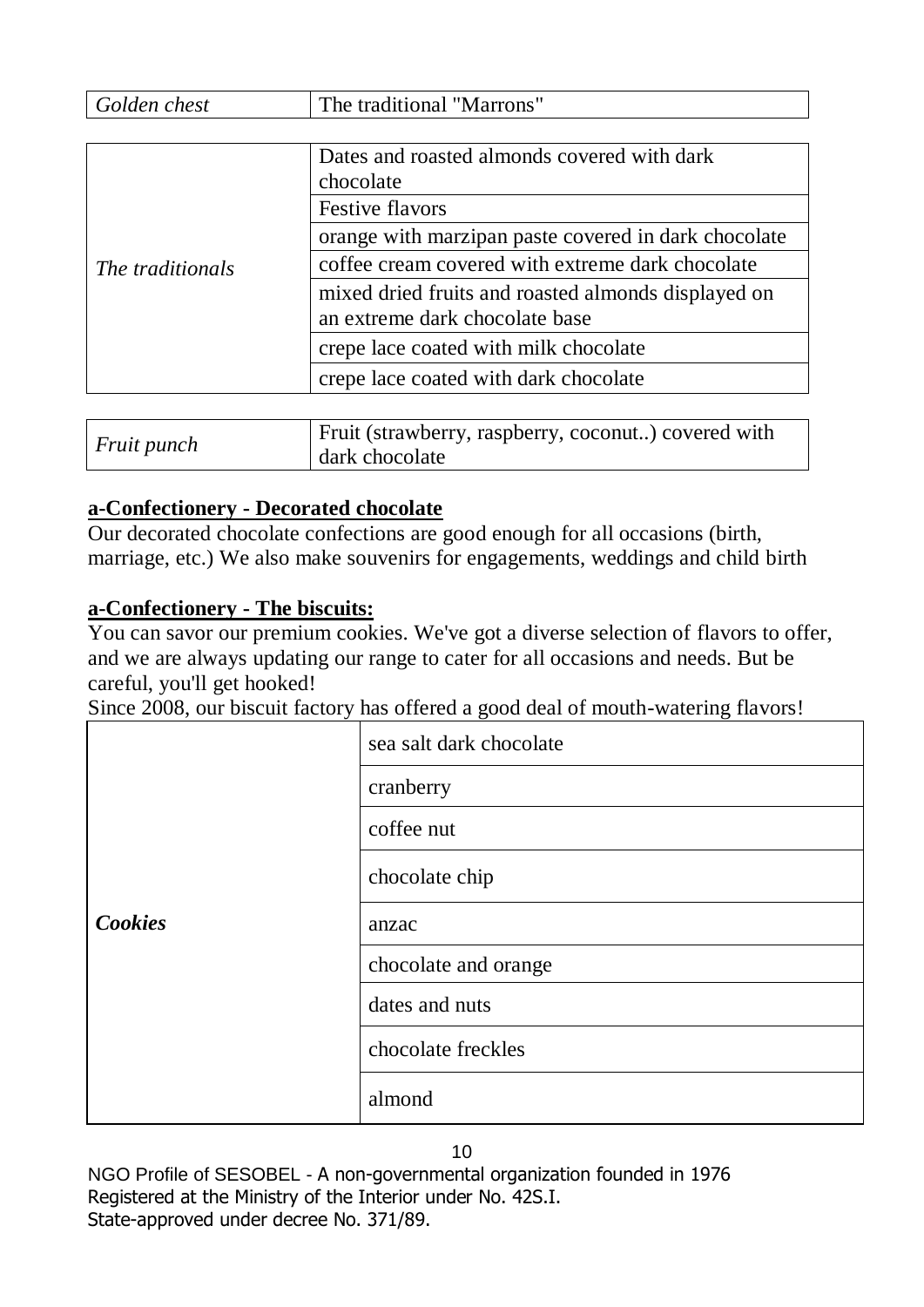|           | apricot jam                   |  |  |
|-----------|-------------------------------|--|--|
| "Sablés"  | Chocolate                     |  |  |
|           |                               |  |  |
|           | Pistacho                      |  |  |
| "Maamoul" | Dates                         |  |  |
|           | walnut                        |  |  |
|           |                               |  |  |
| "Kaak"    | a lebanese traditional recipe |  |  |
|           |                               |  |  |

| <b>The Mix</b> | Mixed flavored biscuits |
|----------------|-------------------------|
|                |                         |

In addition to,

- Chocolate brownies with special ingredients: Callebaut chocolate (70%) and brown sugar.

- Walnut Tartlets, Chocolate tartlets, Orange and chocolate tartlets

dates

- Festive cake, Christmas-spiced cake.

The chocolate factory's clients do appreciate the brown-sugared chocolate flavored freckled biscuits we bake, and they select them for special occasions. Actually, we specifically make them ready for events like engagements, weddings and childbirth!

We also provide Christmas cakes and gingerbread houses decorated with candies, Smarties and marshmallow.

High quality is what we present at the chocolate house; we choose the finest raw materials and add no preservatives.

#### **a-Confectionery- Decorated Baskets and hampers:**

In the recent years, many Lebanese companies have been ordering our decorated baskets and hampers for all occasions, including the month of Ramadan, Easter and Christmas...

#### *Standards and Hygiene:*

We cling to food safety and hygiene while manufacturing so that we can provide healthy products for our customers!!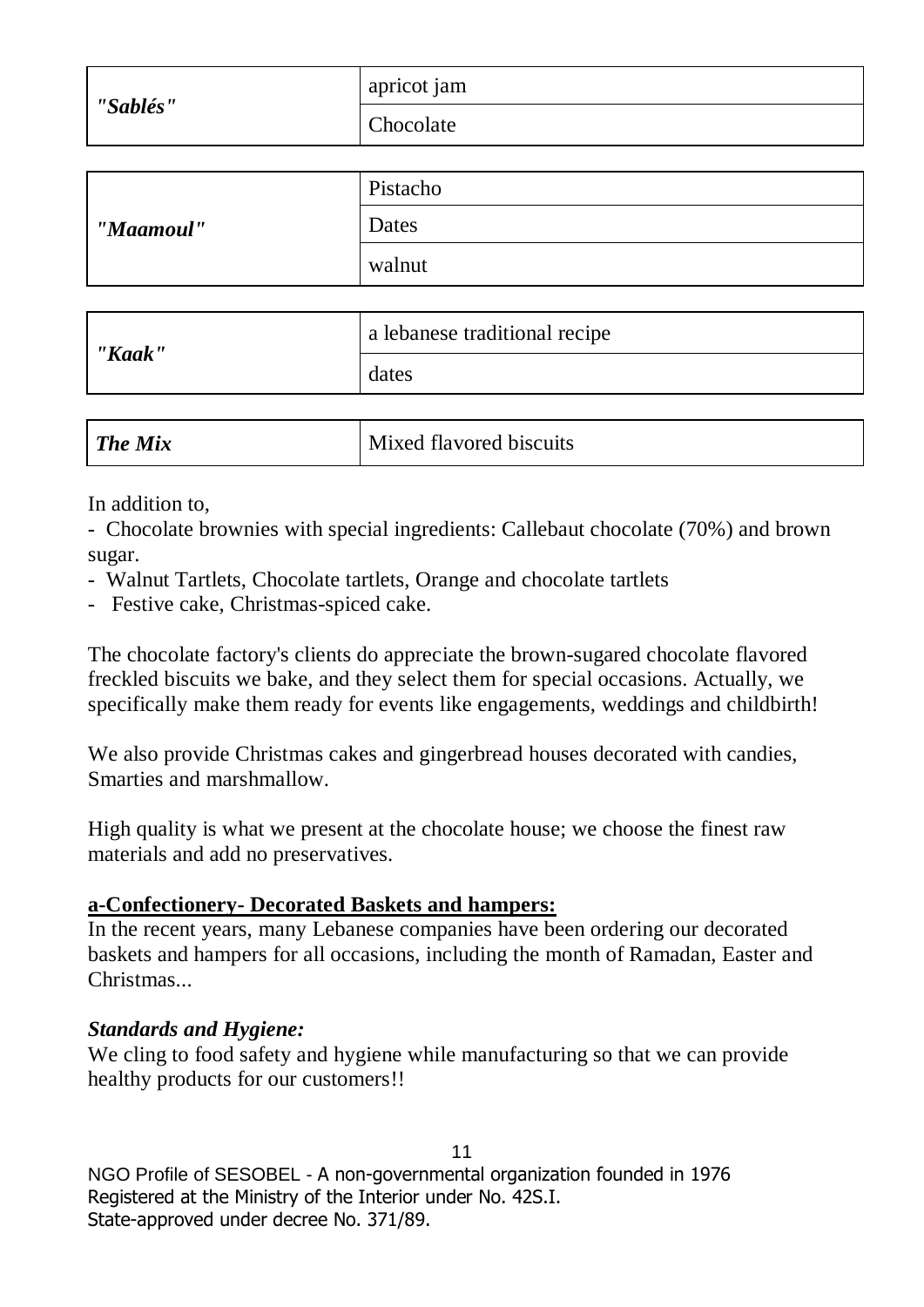#### **b- "Mouneh"/ Land products made at Kfarhouna,Jezzine's Vocational and rehabilitation workshop:**

- 1-Dried, mixed thyme
- 2-Goat-milk or cow-milk yoghourt
- 3-Goat-milk or cow-milk kishk (food made of dried, milled goat yoghourt and bulgur)
- 4-Herbs: oregano, dried mint, sesame, sumac, basil, dried bay leaf, marjoram
- 5-Tomato sauce
- 6-Pickled cucumber
- 7-Pickled cornichons
- 8-Honey
- 9- Peach or cherry compote
- 10- Apple, strawberry, quince, apricot, date and pumpkin jam
- 11- Lemon & orange marmalade. Etc ….

## **c- Household Linens**

The linen factory is among SESOBEL's most active facilities all year long. Our products, such as household linens (tablecloths, bathrobes, towels, etc...) and beach items (bags, cushions, etc...) are sold at our different exhibitions and shops.

**PS. Supporting Documentation is available on request**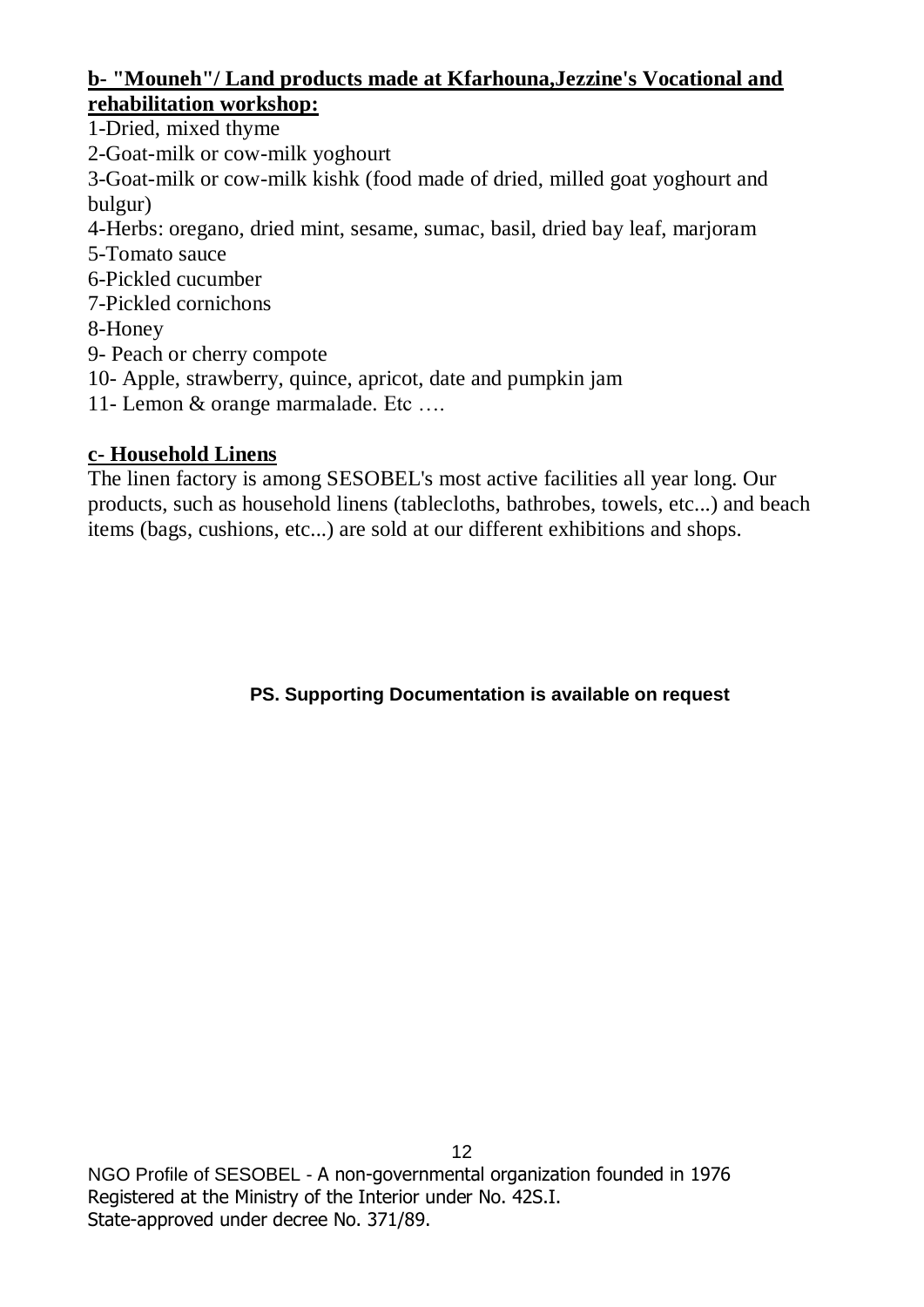## **Annex 1 - SESOBEL's Programmes**

#### **1- Social Service**

#### *OUR MISSION WITH THE FAMILIES OF CHILDREN WITH DISABILITY*

#### \*Provide **sufficient family support so the children with disability can remain in their family environment**

- Support the family, especially the mother, to lessen the burden and demands of the disability and to prevent the family from being overwhelmed.

- Support the family so they can recover the harmony, which is usually lost due to the child's disability.

- Support the family so they can overcome difficulties with joy and hope, and discover the art of living together in acceptance of each person's potential. In this way, each member will be able to fulfil each others' needs and grow in harmony.

#### \* We **work hard to establish a real partnership with the families.**

#### \* The **family is central to SESOBEL's philosophy.**

- From the moment the family arrives at SESOBEL they are given support in order to strengthen and preserve their unity.

- The family is involved at every level in the planning and decision making process for the child.

- Parents brainstorm, plan and work with the SESOBEL team for the future of their child.

#### \* Similarly**, siblings are given support through:**

- Information about their sibling's disability
- Support in case the presence of a brother or sister with disability is causing difficulties

- Personal enhancement; empowering siblings to assist the family and handle difficult situations

- Involvement in planning their brother or sister's future with their parents

\* The **siblings group actively takes part**, along with SESOBEL's team, in developing SESOBEL's strategic planning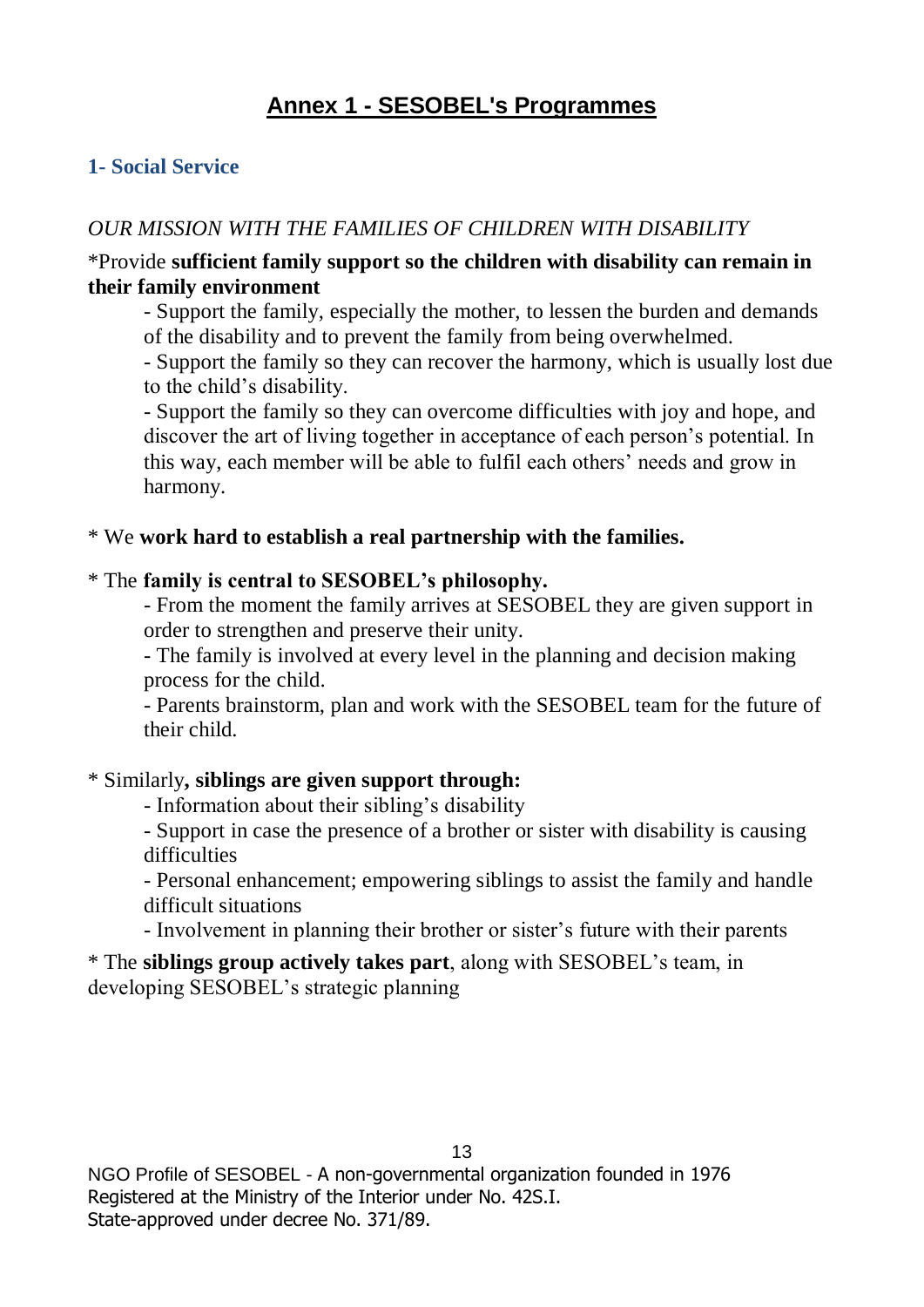## **2- Educational Programs**

The child with disability has a right to an education just like any other child. His educational support plan has to be specific to his needs, to help him lead **a happy and hopeful life despite the difficulties that come with disabilities.**

#### **Ensuring**:

A harmonious development while taking into account the child's potential, whatever the disability.

A development that enables the child to be in harmony with themselves, their environment and the people that surround them.

A development that respects their dignity as a human being and recognizes their fundamental need for a life full of love and acceptance.

SESOBEL's interdisciplinary team first identifies the difficulties that the child or youth has, then puts together an intervention plan that takes into account the child or youth's age in order to better meet their needs, including objectives, schedules and means. This action plan is regularly evaluated and updated throughout the year.

#### **\*Early Stimulation program**

Children with mental or physical handicap, as well as children with autism are welcome at the kindergarten. It is a safe haven for children to flourish and learn.

Beneficiaries: children of less than 6 years of age.

#### **Program objectives**

- Discover the children's capacities and ensure an early stimulation that could improve the baby or young child's comfort.
- Bring support to parents and give them information on their child's disability and help them in the decision making process.

## **Course of action serving the children with disability**

Workshops are developed to reinforce and accelerate the learning process of the young child. These workshops include: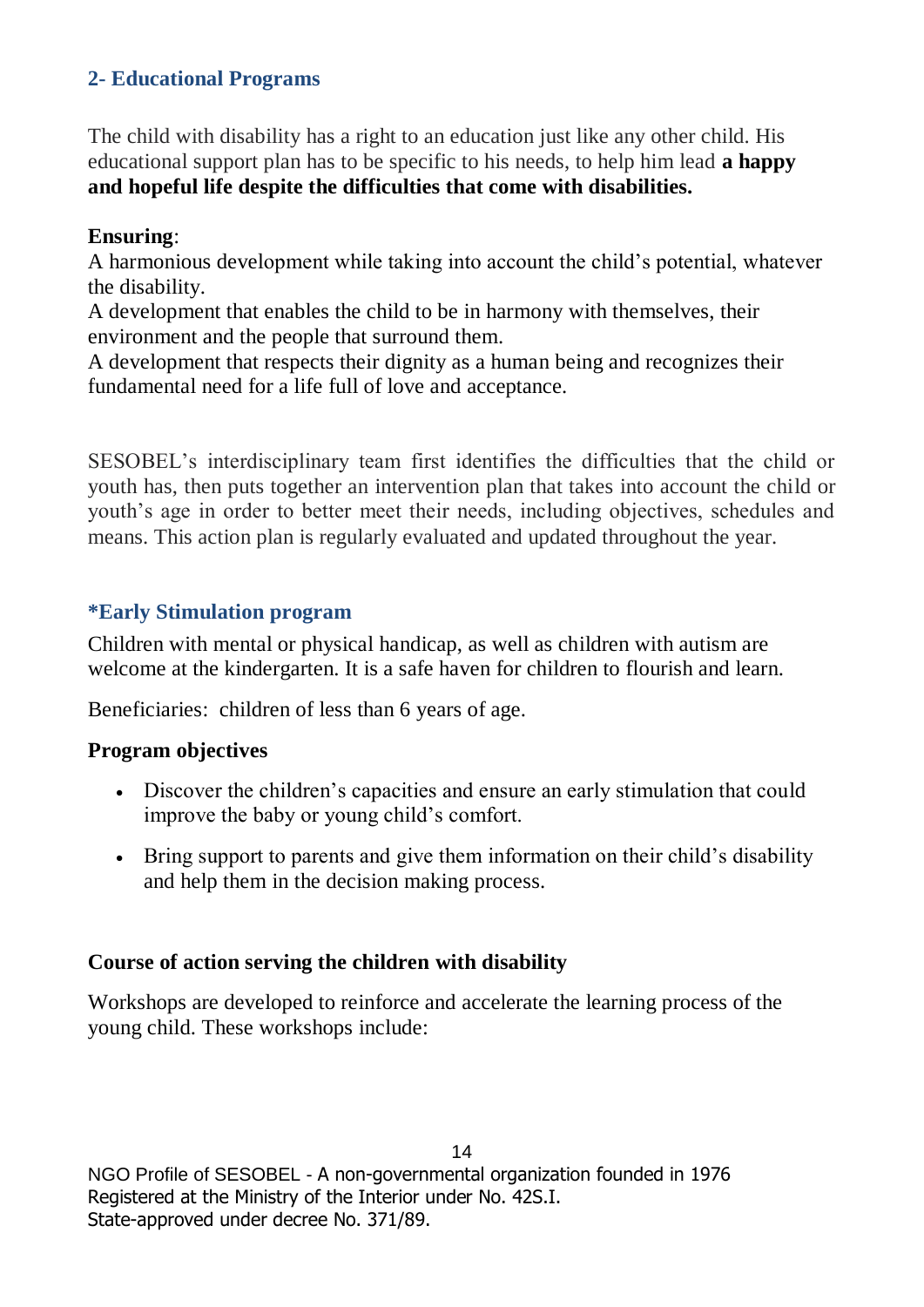## **A-Multidisciplinary workshops**

 Group workshop: aiming at developing the child's sensory-motor skills which are comprised of: speech and language therapy, psychomotor therapy, occupational therapy, physiotherapy, orthopedagogy

## **B-Awareness, pre-school and school workshops**

- Initiation activities and learning how to become autonomous through daily activities
	- o Refreshments
	- o Meals
	- o Bathroom: washing hands, brushing teeth…

To learn how to make necessary adaptations in order to become autonomous

- Pre-school and school cognitive activities
	- o Sensory stimulation
	- o Cognitive awareness
	- o Body image
	- o Pre-math/math
	- o Pre-handwriting/ handwriting
	- o Observation
	- o Sciences
	- o Civic education

To help the child with disability develop a logic

- Personal enhancement activities
	- o Trips
	- o Birthdays
	- o Cooking activities
	- o Puppets
	- o Singing
	- o Story telling
	- o Video

To expand the child's imagination and develop his or her language and selfconfidence

- Motor activities:
	- o Overall motor activity/ fine motor skills
	- o Painting
	- o Handicrafts
	- o Modeling clay

15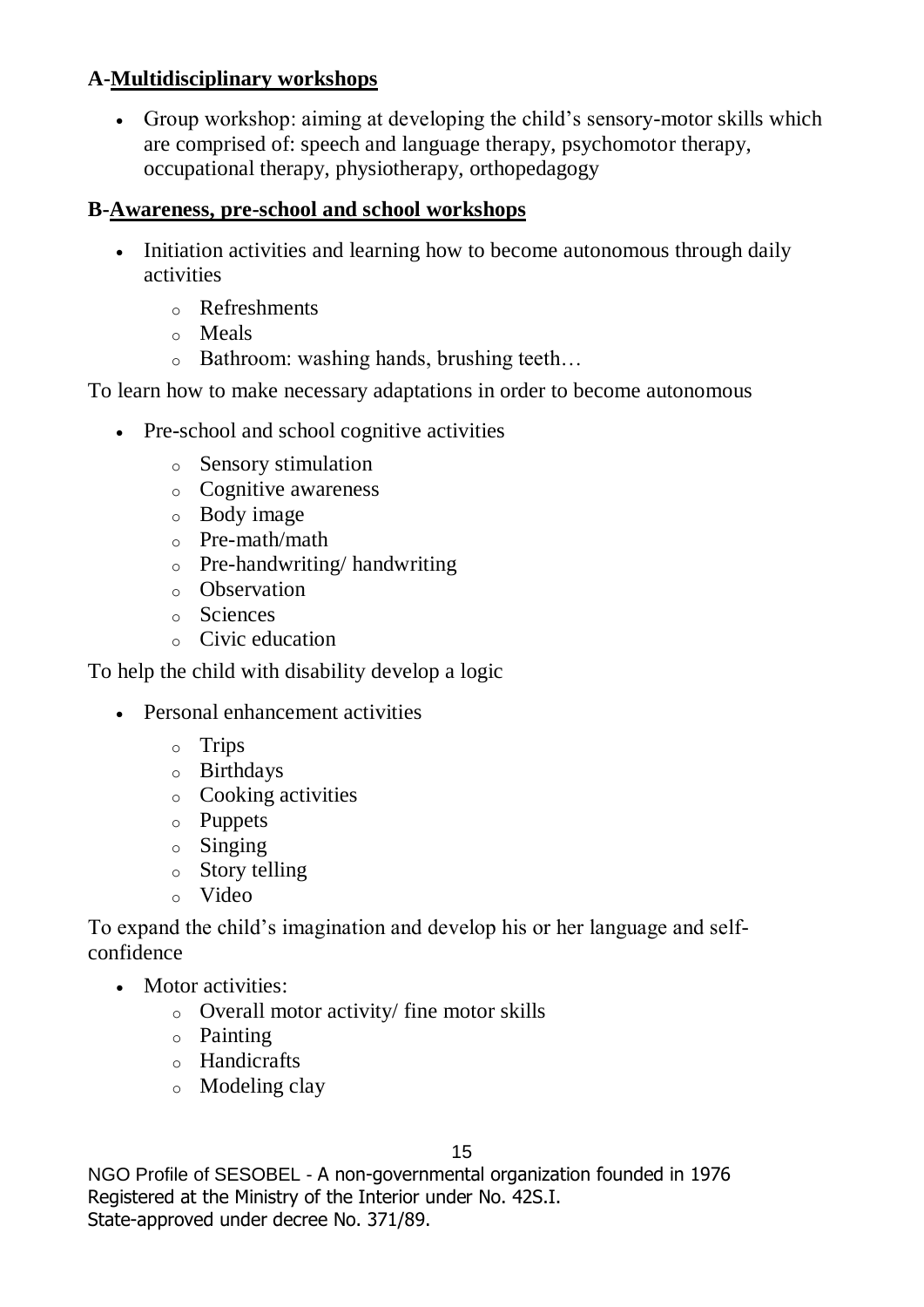To learn how to situate him or herself within space and time limits and to develop physical and sign language skills.

#### **\*Motor disability program**

**Beneficiaries:** children and young people.

#### **General objectives**

#### **Mild and moderate CP**

- Help the children develop their autonomy and their cognitive, language and motor skills.
- Discover what their interests and functional capacities are in order to orient them towards a professional learning
- Favor their integration in society
- Help them lead a happy life despite the difficulties
- Involve parents in the learning process of their child with disability

## **Polyhandicap**

- Help the child learn more about oneself and the social and material environment through the Basal Stimulation approach
- Meet the child's fundamental needs
- Provide the child with a better quality of life
- Avoid an over disability

## **Specific course of action**

## **Mild and moderate CP**

- Didactic work (French, Arabic, Math, Science, Civic education, Geography and Culture)
- Interdisciplinary activities (Integrated Education)
- Personal enhancement activities (Theater, Horticulture, Pottery, Music, group games, culinary activities, artistic activities, human and spiritual animation, existential education and Choir)
- Professional activities (Culinary workshop, Warehouse, Chocolate workshop, Laundry, Computer workshop, Administrative Assistance and Threading beads)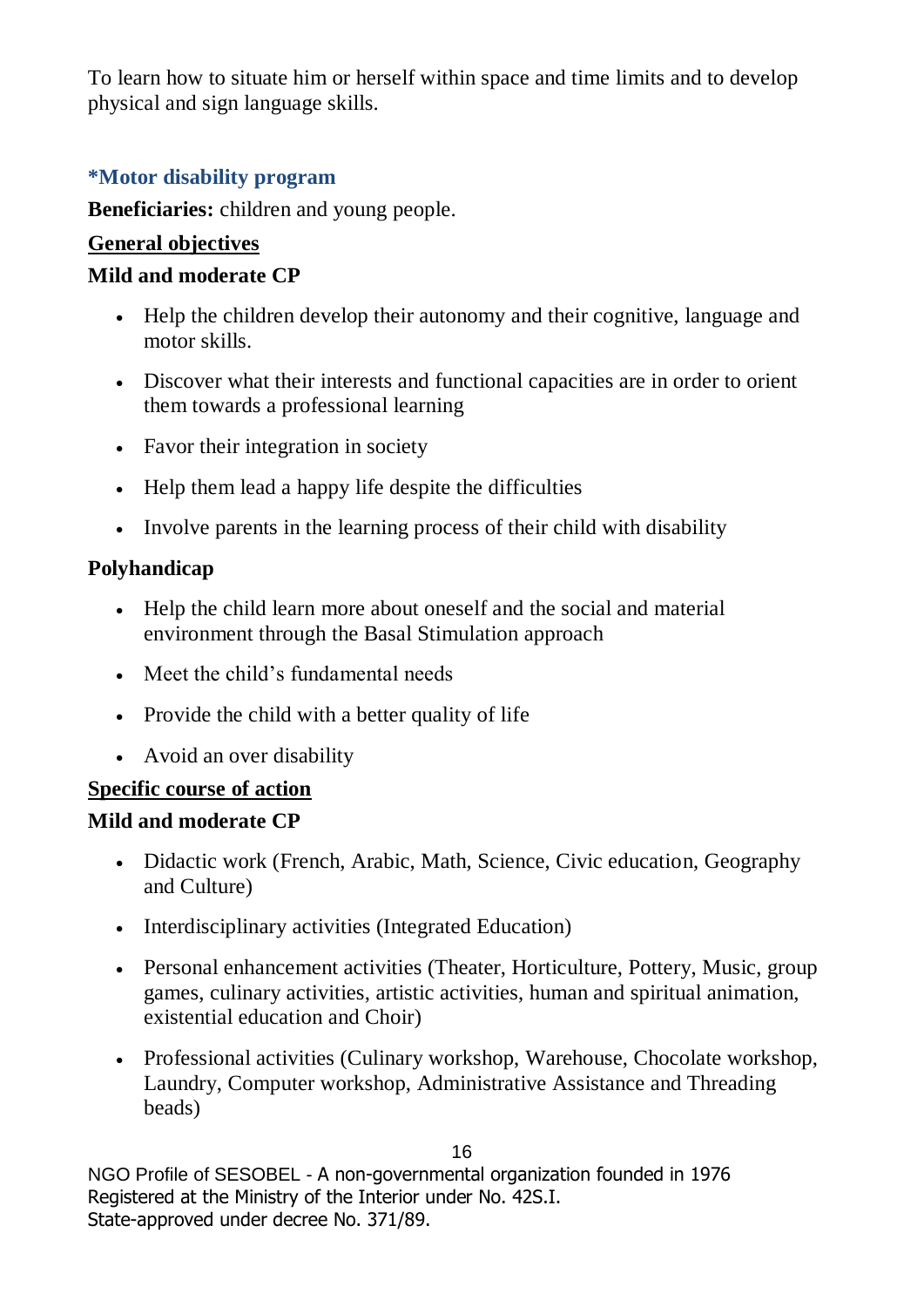## **Polyhandicap**

- Stimulation activities (Workshops: mobility, esthetics, music, arts, visual, storytelling and cognitive awareness )
- Interdisciplinary activities (Sensory-motor awareness, Culinary workshop)
- **•** Personal enhancement activities (Human and spiritual activities  $-$  group games and animation)

#### **Collective course of action**

#### **Mild and moderate CP and Polyhandicap**

- Educational and recreational field trips
- Birthday celebration for each child and young person
- Internal holiday celebration (Independence Day, Halloween, Christmas, Easter)
- Collective celebrations (Back to school celebration, Christmas mass, Holy Thursday mass, First Communion and End-of-School celebration)

#### **\*Intellectual disability program**

**Beneficiaries:** children and young people **Objectives**

- Discover and improve the child's capacities on the cognitive, emotional and social levels.
- Help the child discover and use his or her potential and put it to work in real everyday life.
- Develop the child's personality and promote its flourishing.
- Discover and ameliorate the child's capacities for professional orientation.

#### **Specific scope of action**

#### **The classroom** :

Daily living skills: learning how to be autonomous: (meals, hygiene, clothing, washing etc…).A place for learning (individual or team learning) that takes into account the pace and capacities of the child and the course.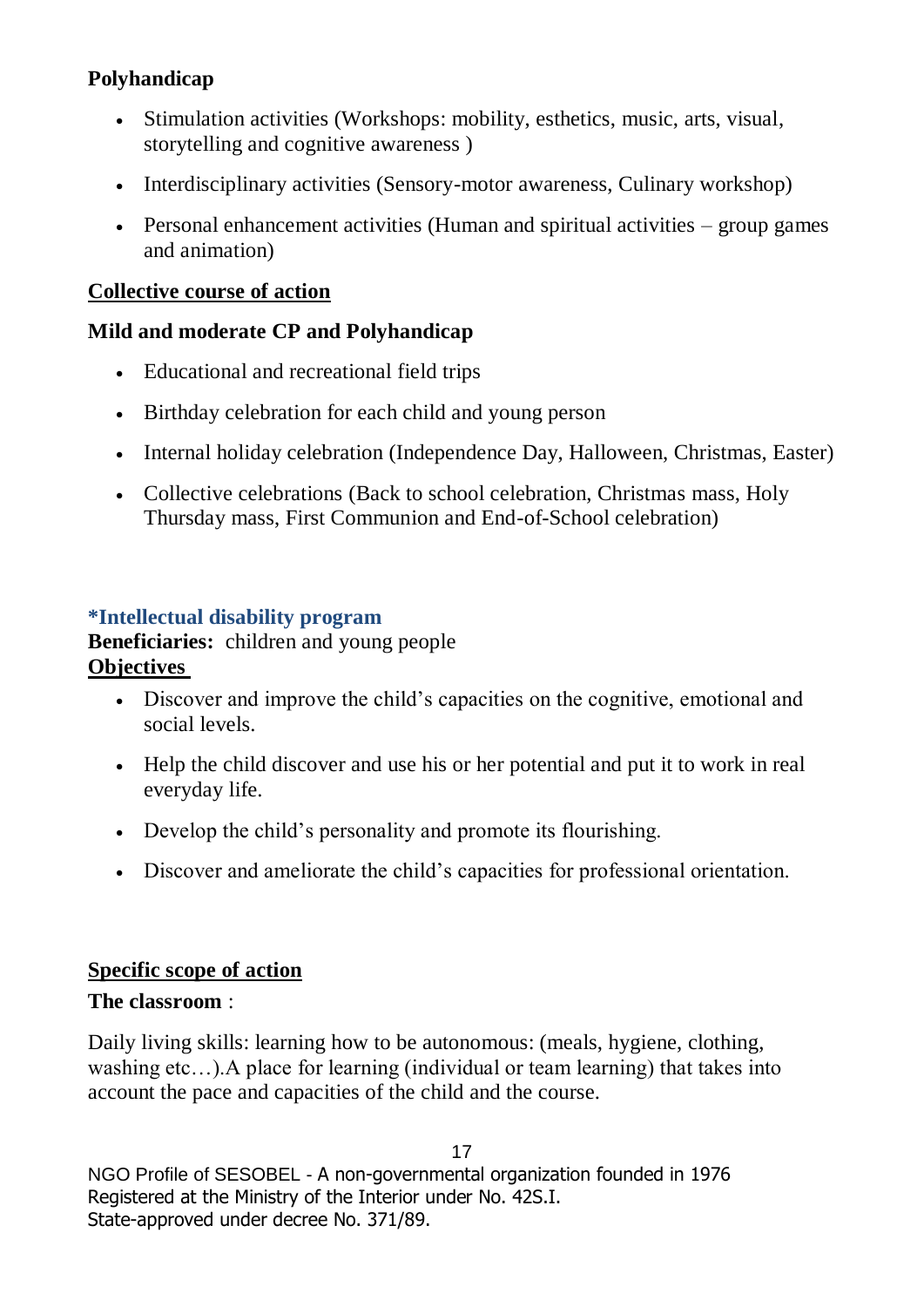## **Workshops:**

They represent support for symbolization, a space for creativity and a bridge for establishing social relationships. Each child or young person is supported, accompanied and listened to in the choices that he or she makes in each workshop: computers, painting, handicrafts, physical activities, pottery, horticulture, music and choir.

## **Field Trips :**

Once a month, recreational trips are organized for children to relax and release their emotions. Additionally, educational trips are organized for learning and socializing

## **\* Autistic Spectrum Disorder (autism)**

**Beneficiaries** : children and young people between the ages of 4 and 25 years.

## **Characteristics of persons with a pervasive developmental disorder ( PDD) :**

People with a pervasive developmental disorder share, in varying degrees, the following characteristics:

- Qualitative alteration in social interaction, (difficulty establishing relationships with others, a person with PDD does not share pleasures, interests...)
- Qualitative alteration in communication (difficulty in or total absence of speech development...stereotyped and repetitive usage of language...)
- Repetitive and stereotyped behavior (getting attached to certain non functional habits or rituals...)

## **General objectives**

## **A- Objectives related to people with PDD:**

- Develop their communication and social interaction skills.
- Promote the development of socio-emotional skills such as the regulation of emotions and the management of feelings of anxiety.
- Promote the development of cognitive skills and functional learning as related to their needs and abilities.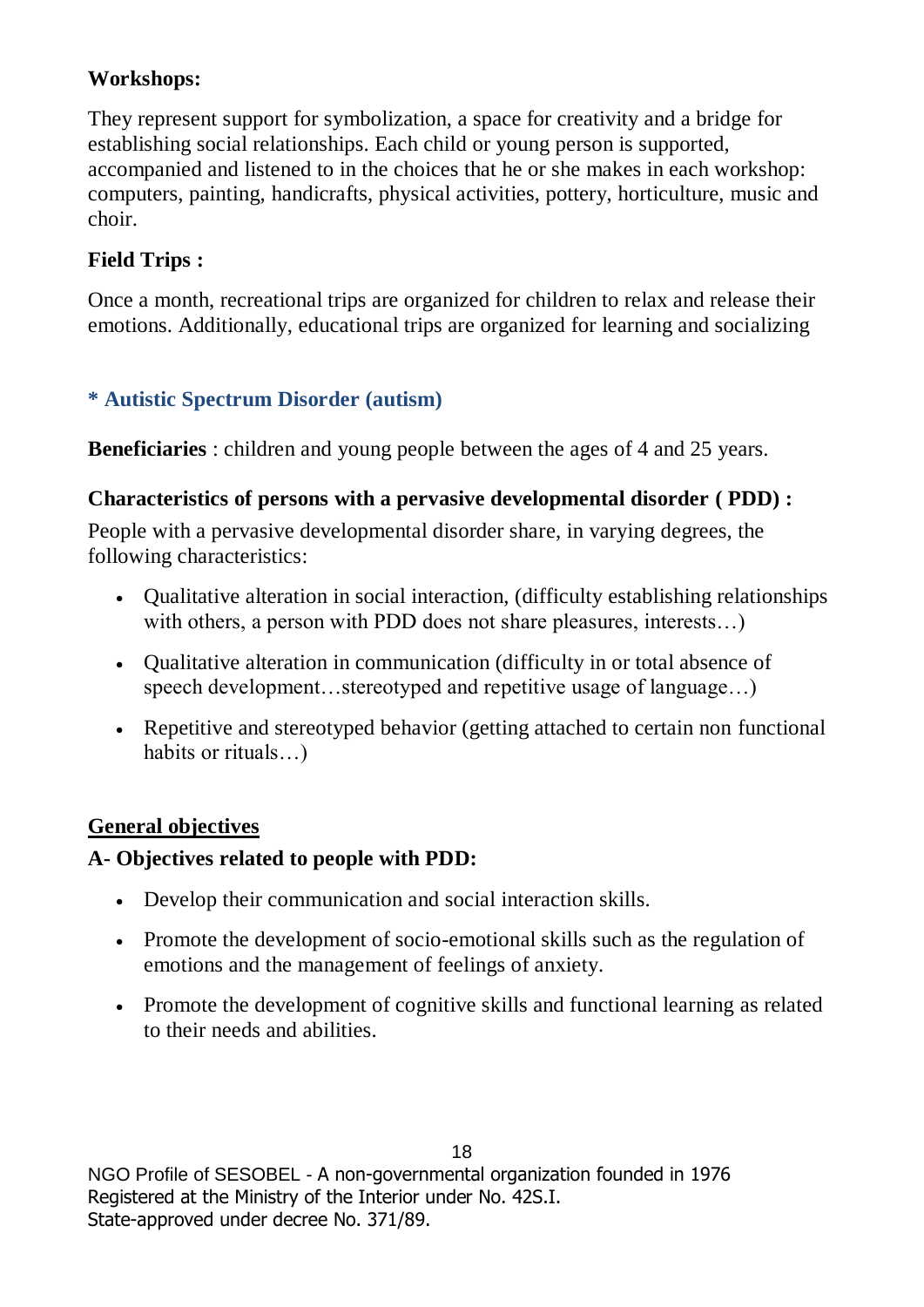## **B- Objectives related to the family:**

- Acknowledge and reinforce the family members' competence to support the child and to preserve their unity.
- Promote the involvement of members of the family in accompanying and following the learning process of their disabled child
- Nourish any thoughts that family members might have; inform and accompany them when making decisions related to their child's progress.

## **The program of action:**

It is divided into two big parts:

## **Daily living skills:**

- Time and place of welcoming, exchange, animation, socializing and accompanying.
- how to be autonomous
- Pre-school, school and professional learning
- Physical activities (swimming…) Field Trips : Education / Leisure

## **Sheltered Workshops:**

- Painting and handicrafts
- Pottery
- Horticulture
- Cooking
- Music and singing
- Sewing
- Sports
- Computers

#### **These workshops aim at:**

- Promoting the child's occulo-manual coordination skills
- Developing his or her personality
- Stimulating his or her imagination
- the child express himself or herself freely
- Developing his or her creativity and sense of esthetics
- Preparing him or her for future professional integration

19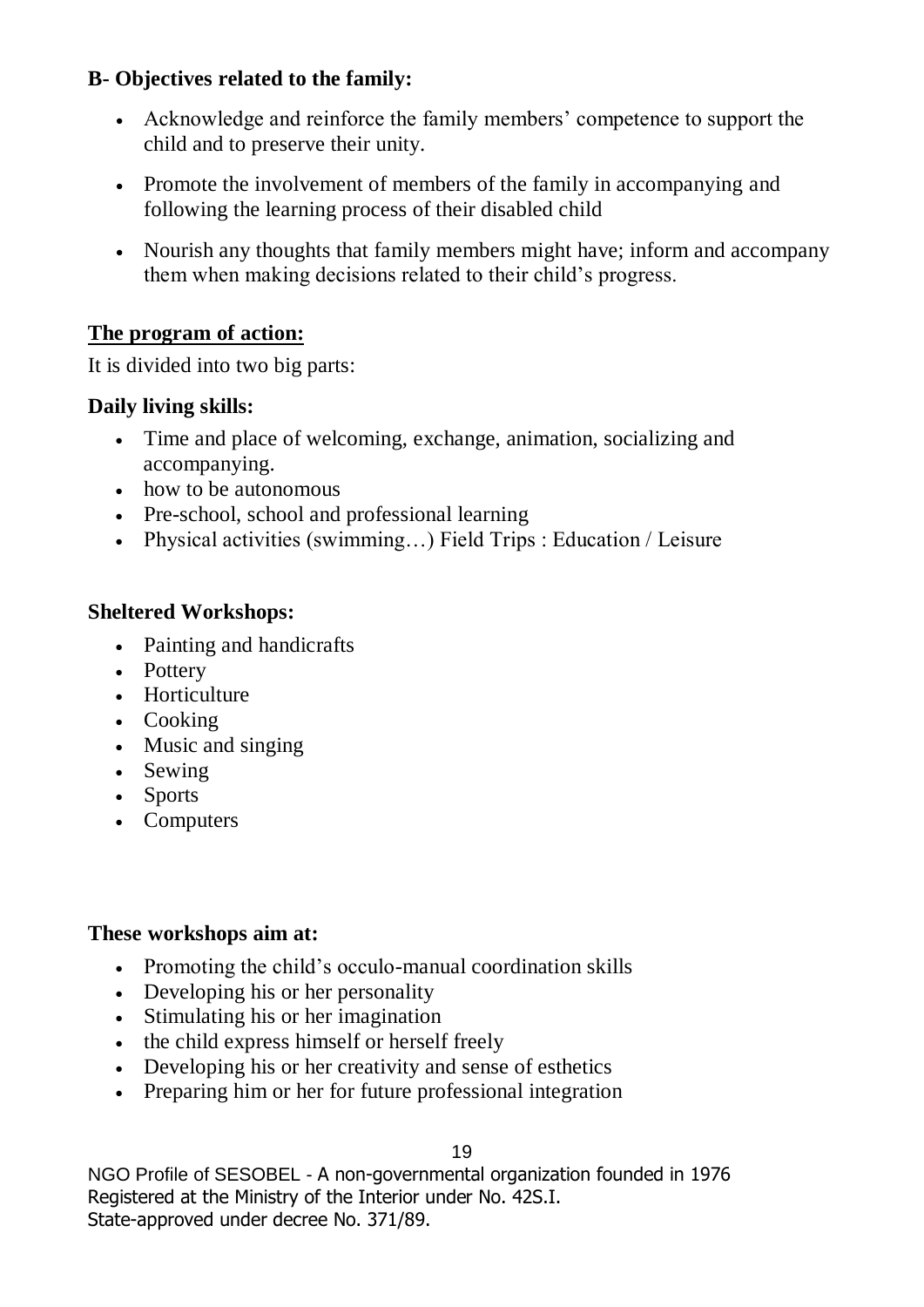## **3- School Inclusion at Jezzine's Public School**

The SESOBEL program in the South of Lebanon is also part of the organization's mission. It focuses on school inclusion, professional learning and integration of the person with disability in the workplace. It also efficiently contributes to the lasting development of the region.

At the heart of the elementary school in Jezzine, two parallel classes are dedicated to children with a mental and motor disability to hone their learning on the educational and social development levels. The children learn in a very favorable environment comprised of a multidisciplinary team (educators, speech therapists, physical therapists, …) and of a school program appropriate for their integration in the school life.

## **Specific objectives:**

Related to the children with disability:

- Receive daily life teachings
- Receive therapeutic assistance
- Maintain contact with society
- Develop their human and spiritual side

Actions with children

- Partial integration in recreational school activities such as:
	- o Music
	- o Physical activity
	- o Painting
	- o Recreations

Pre-school and school program adapted to each child with disability and which aims at:

- o The reinforcement of already acquired cognitive behavior
- o Socializing

Today, the benefits for both children can be seen: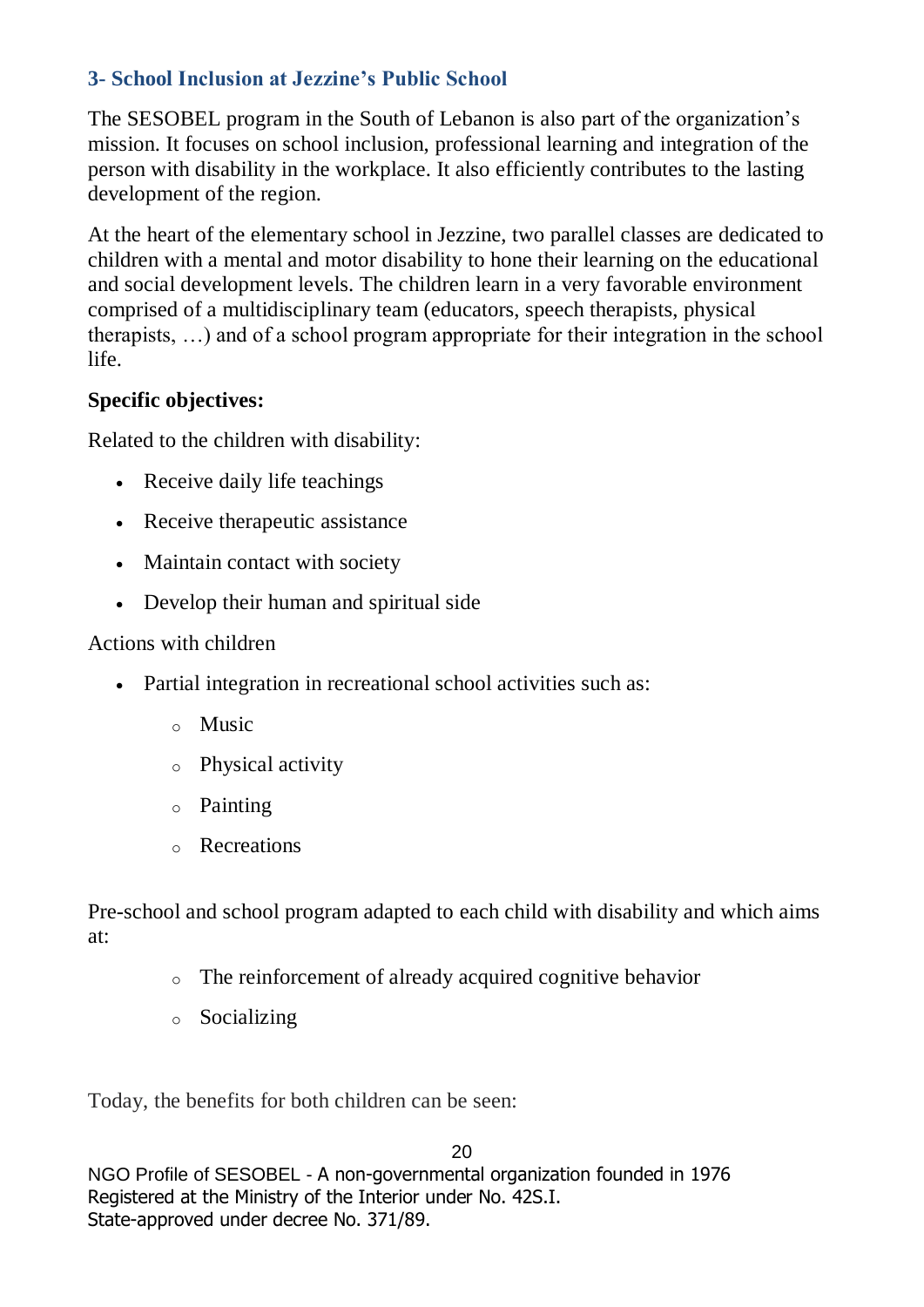- The child with disability is developing among other children and not in a confined atmosphere
- Awareness and acceptance is growing among non-disabled children
- Socialization is increasing in every child
- There is a better understanding of disabilities and academic problems in the educational community.

## **4- VRP: Vocational Rehabilitation Program**

#### **Beneficiaries**: Youth, ages 20 or more

#### **The objectives of the Vocational Rehabilitation Program are to:**

- Help admitted children develop their physical, motor and intellectual potential to the fullest, in order to be able to integrate in the socio-professional life.
- Make them as socially autonomous as possible.
- Give them the chance to conduct a remunerated professional activity in adapted conditions. This will permit them to flourish on the job and to integrate in social life.

#### **The VRPs are comprised of various professional workshops.**

| Chocolate/cookies                 |
|-----------------------------------|
| Sewing                            |
| Laundry                           |
| Warehouse                         |
| Gardening                         |
| Pre-press                         |
| Permanent expositions             |
| Technical assistance<br>Shredding |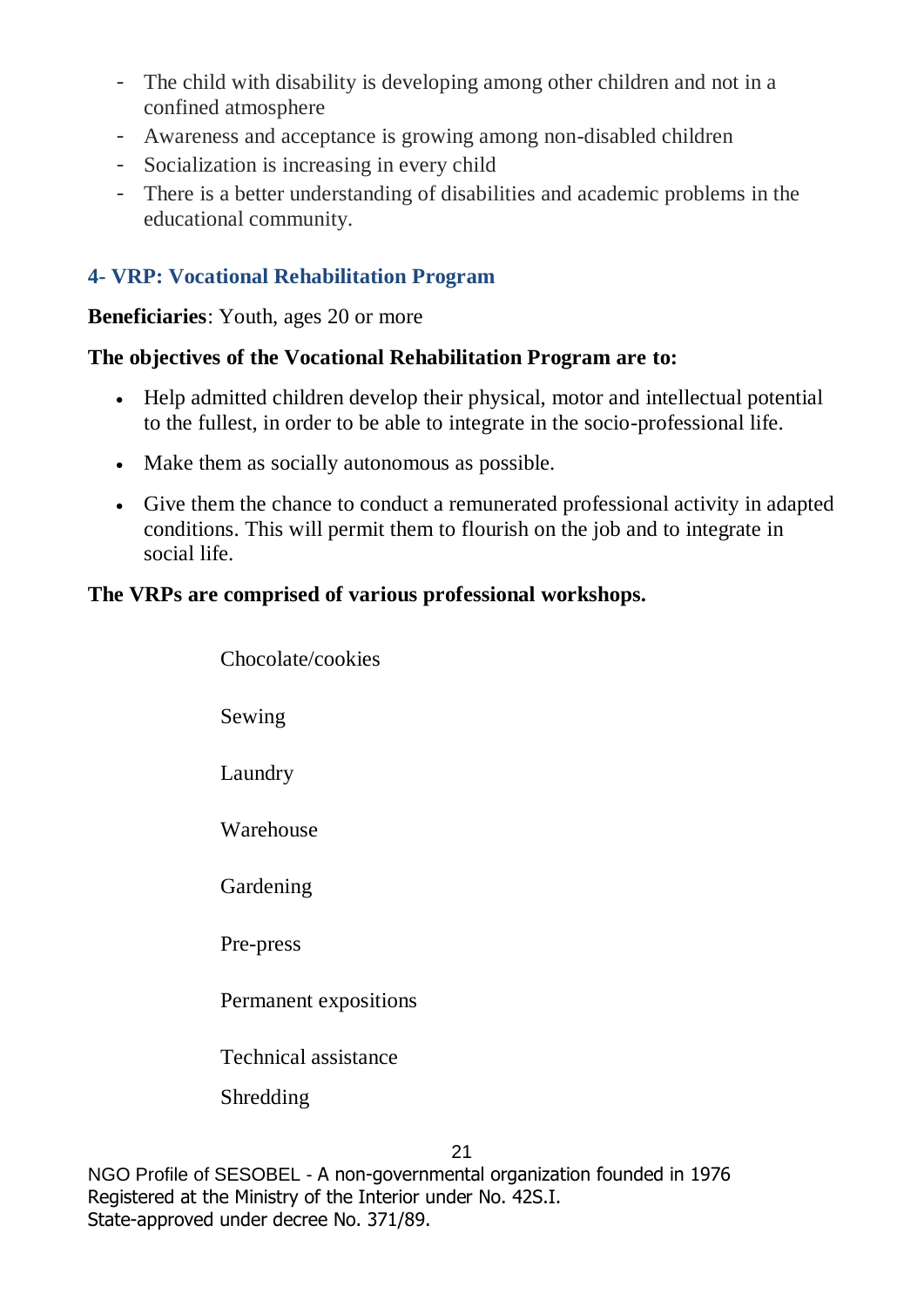Secretariat Recycling Existential Training Hospitality

*(The same child can work in one or more workshops)*

## **Supporting activities:**

These are non professional activities which aim at:

- Maintaining what has already been learned and acquired
- Developing autonomy
- Encouraging personal expression

## **Types of activities:**

- Communication and expression activities
- Sports and cultural activities
- Socializing activities, trips, etc…

## **5- VRP: Kfarhouna**

At the Kfarhouna village, Kaza de Jezzine, at the heart of the parochial complex of the Greek Melkite Catholic community, a Vocational Rehabilitation Center was created for the purpose of making artful recipes that the Lebanese village is renowned for. Young people with disability work at the center with a group of professionals.

**Beneficiaries**: Youth, ages 20 or more.

## **Objectives:**

- Let the people with disability evolve and develop their general capacities and broaden their experiences.
- Make each of the children feel useful to themselves and to others.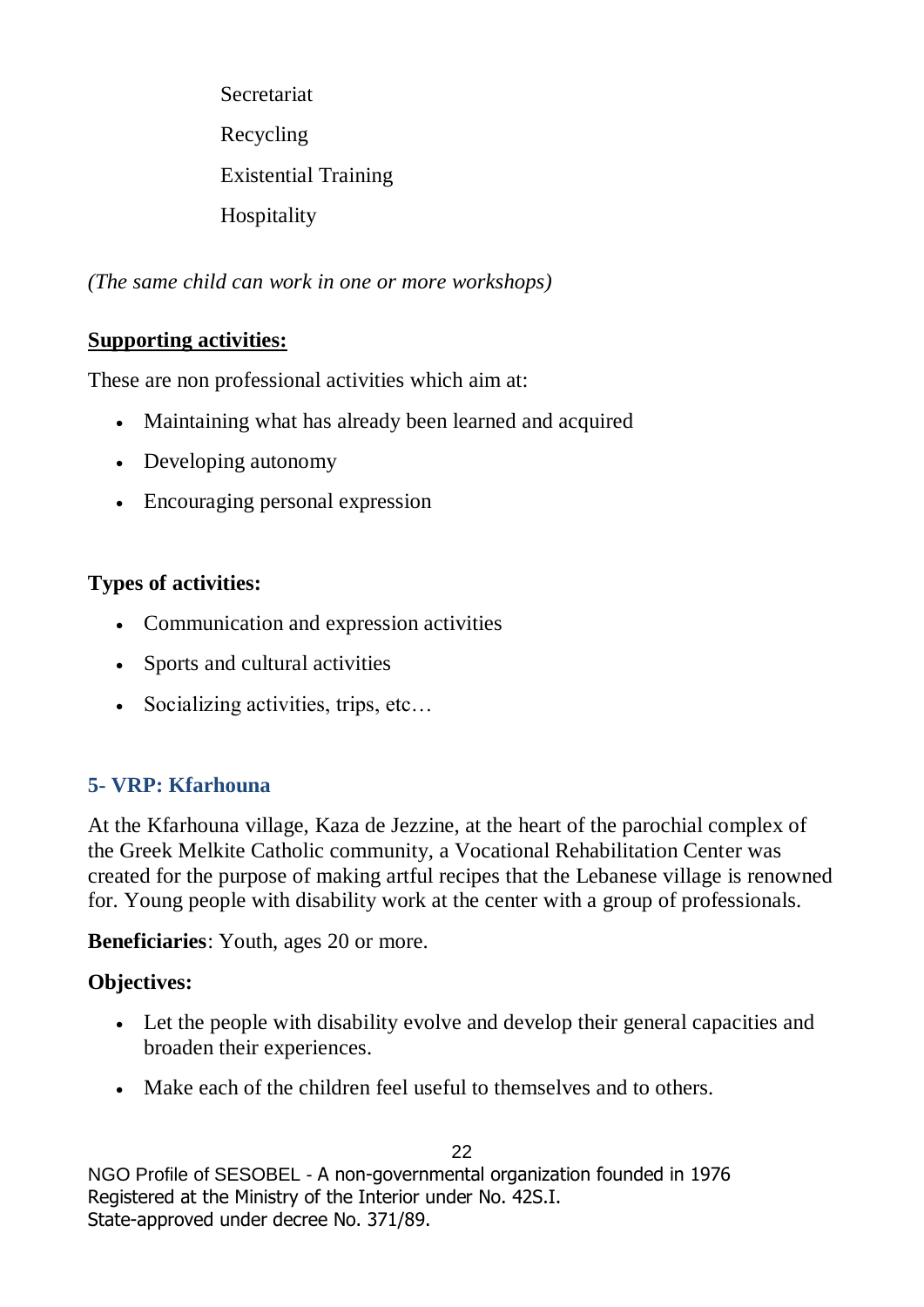• Promote socializing between young adults to encourage them to meet people and to share.

#### **Course of action:**

Seasonal practical work is provided to the children as well as daily accompaniment: pots of jelly, bags of thyme, etc…

## **6- Medical and Rehabilitative support**

Appropriate and early medical and rehabilitative support has been proven. Children with disability may have epilepsy, personality disorders, hearing problems, intellectual deficiency, speech or vision problems, or motor disorders, etc. If these problems are not treated, they can lead to serious consequences: dependence on others, isolation, complications and pain, or irreversible deformities.

## **Health : Medical Care**

- **Diagnosis:** Examinations, consultations, medical and paramedical checkups.
- **Continuing Care**
- **Medical consultations and examinations**, assessments and evaluation for monitoring purposes.
- **Surgery**.

## **SESOBEL works with around 55 volunteer doctors from approximately 20 specializations:**

- Pediatrics
- Neurology- Genetics
- Ophthalmology
- Dermatology
- Endocrinology
- Psychiatry and child psychiatry
- Neurosurgery- Child neurology
- Child endocrinology
- Pneumology- ENT specialist
- Audiology
- Child gastroenterology
- Child cardiology- Heart & Vascular (Cardiology)
- Internal medicine
- Child nephrology- Urology

23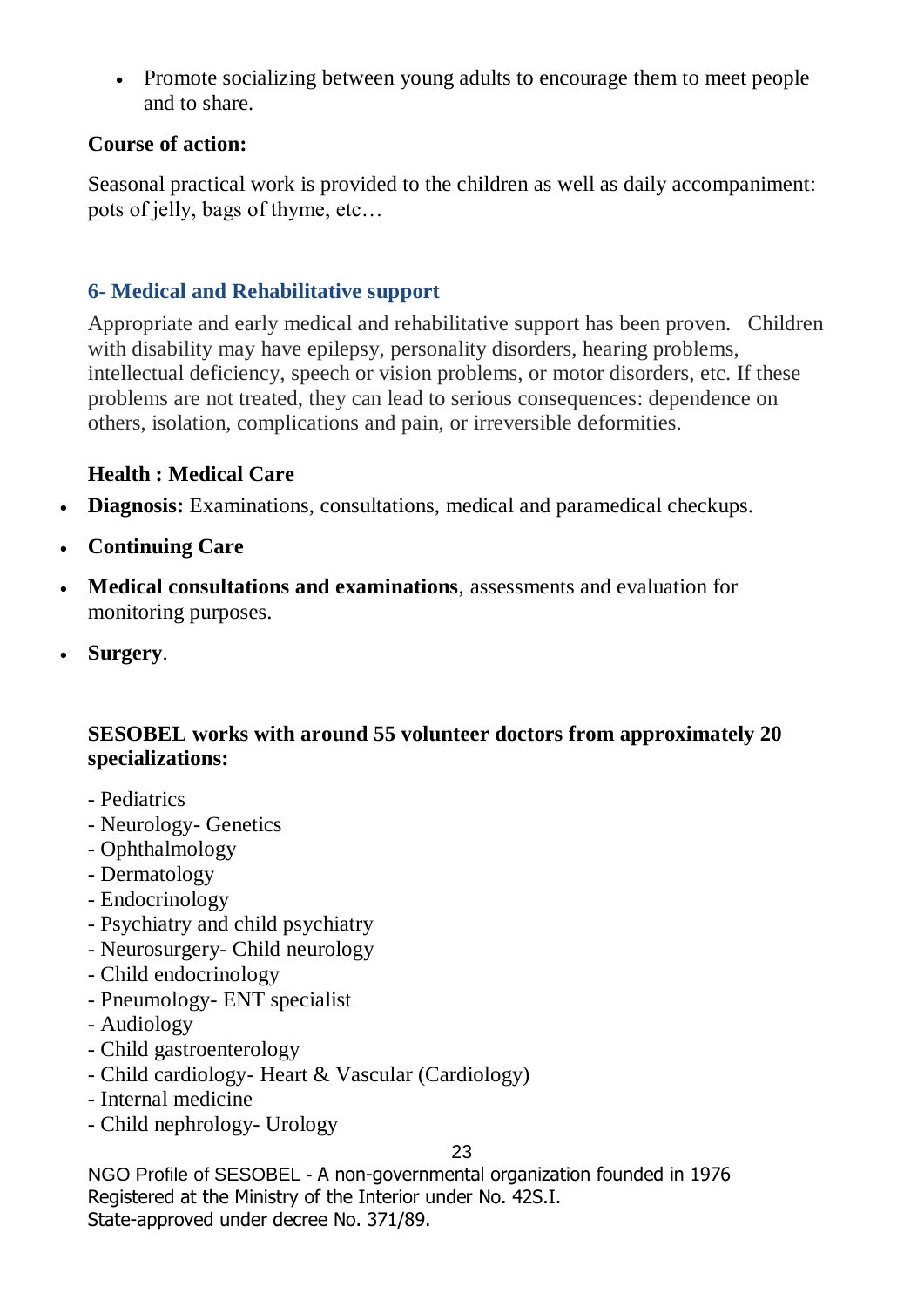- Obstetrics and Gynecology
- Nutrition & Dietetics
- Orthopedics- Radiology

## **SESOBEL works equally with the most known and prestigious Lebanese university hospitals along with paramedical centers in Lebanon.**

## **Rehabilitation**

Eliminate or decrease deficiencies caused by the disability in order to prevent complications or any deterioration of the child's capabilities.

## **Physiotherapy:**

- Develop, uphold or maintain the motor abilities of the child.

- Respiratory Physical Therapy: Prevent and/or treat ventilator disorders. Maintain respiratory capacities in order to avoid deterioration.

## **Occupational Therapy:**

- Develop or maintain the self-sufficiency and independence of the child in their daily, scholastic, job training, leisure and other activities.

Speech  $&$  Language Therapy:

- Overcome communication difficulties. Oral and written language and voice disorders are also addressed.

- Intervention for feeding and swallowing problems.

## **Psychomotor Therapy:**

- Prevent or rehabilitate mental, motor, behavioral, instrumental retardation or difficulties using a therapy based on physical intervention.

## **Psychological Care:**

Evaluation and treatment of behavioral, psycho-emotional and cognitive disorders.

## **Technical Assistance:**

- Specific adaptations and equipment which allow for optimal autonomy and an improved quality of life.

- Positioning: Wheelchair, customized seat, equipment to facilitate standing posture, etc...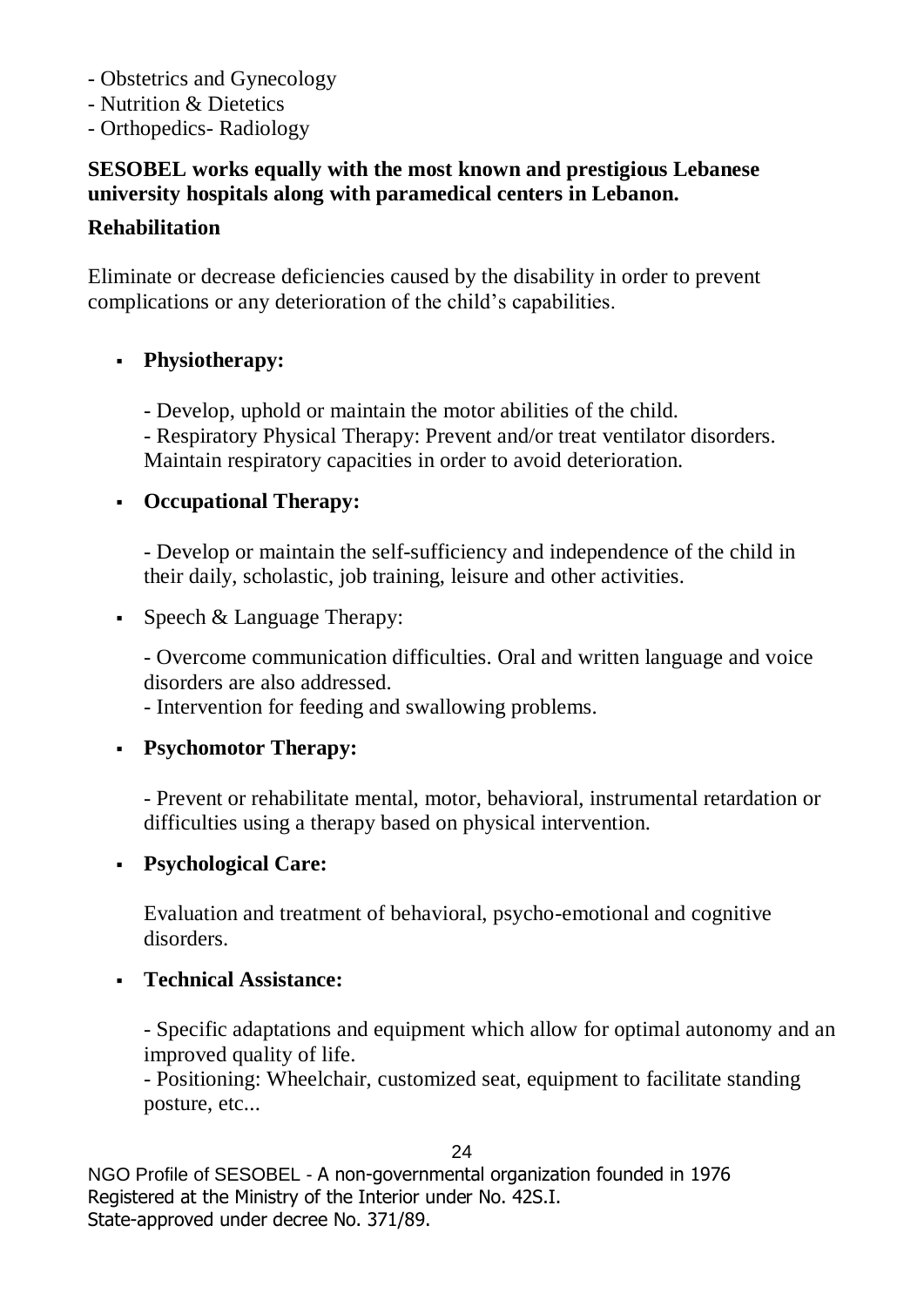- Specific adaptations for daily life: clothing, writing, communication, walking aids, etc.

- Orthosis: Splint, corset, etc.
- Special handicap accommodations in the home

## 7- **Outpatient Services**

#### **Who are we?**

Having launched the outpatient services programme in October 2009, we seek to expand our services and help more children benefit from our experience.

Thousand of beneficiaries are taken care of annually. Consequently, we have established agreements with more than 300 therapists, who work for SESOBEL around the country.

We consider these "outside" therapists part of SESOBEL's team; they can undergo training at our "Continuous Training Centre" and benefit from our multi-lateral expertise.

#### **Concerned public:**

The under aged who need ambulatory services:

The beneficiaries might be:

- Children under 6 years of age, who:

\*are waiting to join the Early Stimulation Unit or one of SESOBEL's Pedagogic Programmes

\*are already integrated into one of SESOBEL's units but need further rehabilitation (children who've undergone a surgery operation, for example)

- 6-18 year-olds

\*beneficiaries in need for assessment and rehabilitation

\* children attending "ordinary" schools but showing learning or behavioral disorders

Note that every year around 30% of the beneficiaries stop receiving services because for most of them, this is a one-time support.